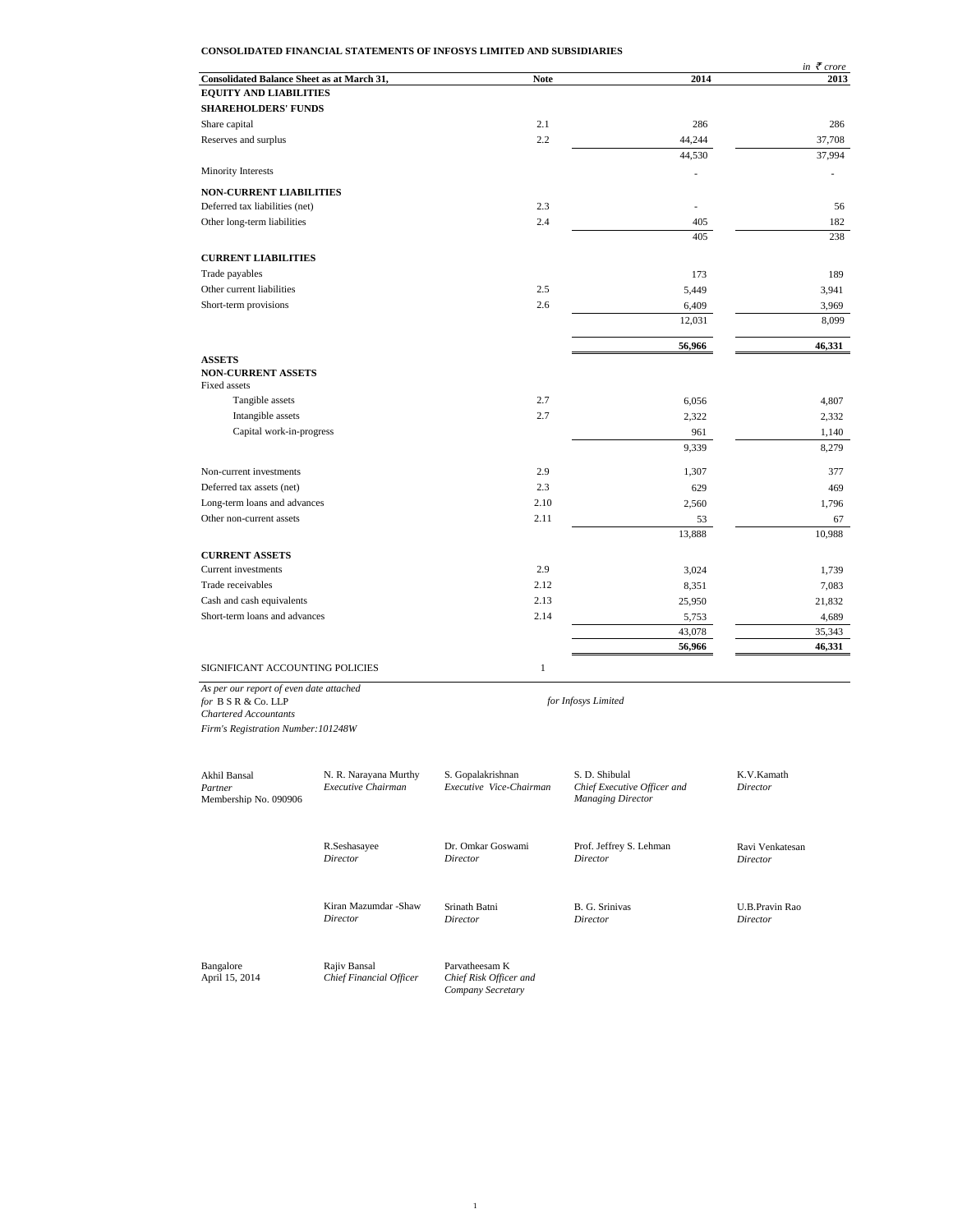# **CONSOLIDATED FINANCIAL STATEMENTS OF INFOSYS LIMITED AND SUBSIDIARIES**

|                                                                             |                                   |                           |                                      | in $\bar{\tau}$ crore, except per share data |
|-----------------------------------------------------------------------------|-----------------------------------|---------------------------|--------------------------------------|----------------------------------------------|
| Consolidated Statement of Profit and Loss for the year ended<br>March 31,   |                                   | <b>Note</b>               | 2014                                 | 2013                                         |
| Income from software services and products                                  |                                   | 2.15                      | 50,133                               | 40,352                                       |
| Other income                                                                |                                   | 2.16                      | 2,664                                | 2,365                                        |
| <b>Total revenue</b>                                                        |                                   |                           | 52,797                               | 42,717                                       |
| <b>Expenses</b>                                                             |                                   |                           |                                      |                                              |
| Employee benefit expenses                                                   |                                   | 2.17                      | 28,831                               | 22,565                                       |
| Deferred consideration pertaining to acquisition                            |                                   | 2.28                      | 228                                  | 85                                           |
| Cost of technical sub-contractors                                           |                                   |                           | 1,951                                | 1,459                                        |
| Travel expenses                                                             |                                   | 2.17                      | 1,697                                | 1,509                                        |
| Cost of software packages and others                                        |                                   | 2.17                      | 982                                  | 777                                          |
| Communication expenses                                                      |                                   | 2.17                      | 440                                  | 361                                          |
| Professional charges                                                        |                                   |                           | 504                                  | 506                                          |
| Depreciation and amortisation expenses                                      |                                   | 2.7                       | 1,317                                | 1,099                                        |
| Other expenses                                                              |                                   | 2.17                      | 2,119                                | 1,557                                        |
| <b>Total expenses</b>                                                       |                                   |                           | 38,069                               | 29,918                                       |
| PROFIT BEFORE TAX                                                           |                                   |                           | 14,728                               | 12,799                                       |
| Tax expense:                                                                |                                   |                           |                                      |                                              |
| Current tax                                                                 |                                   | 2.18                      | 4,308                                | 3,518                                        |
| Deferred tax                                                                |                                   | 2.18                      | (236)                                | (148)                                        |
| PROFIT FOR THE PERIOD BEFORE MINORITY INTERESTS<br>Less: Minority Interests |                                   |                           | 10,656<br>$\blacksquare$             | 9,429<br>٠                                   |
| <b>PROFIT FOR THE PERIOD</b>                                                |                                   |                           | 10,656                               | 9,429                                        |
| <b>EARNINGS PER EQUITY SHARE</b>                                            |                                   |                           |                                      |                                              |
| Equity shares of par value ₹5/- each                                        |                                   |                           |                                      |                                              |
| Basic                                                                       |                                   |                           | 186.49                               | 165.01                                       |
| Diluted                                                                     |                                   |                           | 186.49                               | 165.01                                       |
|                                                                             |                                   |                           |                                      |                                              |
| Number of shares used in computing earnings per share                       |                                   | 2.26                      |                                      |                                              |
| Basic                                                                       |                                   |                           | 57,14,02,566                         | 57, 13, 99, 238                              |
| Diluted                                                                     |                                   |                           | 57,14,02,566                         | 57,14,00,091                                 |
|                                                                             |                                   |                           |                                      |                                              |
| SIGNIFICANT ACCOUNTING POLICIES                                             |                                   | $1\,$                     |                                      |                                              |
| As per our report of even date attached                                     |                                   |                           |                                      |                                              |
| for B S R & Co. LLP                                                         |                                   |                           | for Infosys Limited                  |                                              |
| <b>Chartered Accountants</b>                                                |                                   |                           |                                      |                                              |
| Firm's Registration Number: 101248W                                         |                                   |                           |                                      |                                              |
|                                                                             |                                   |                           |                                      |                                              |
|                                                                             |                                   |                           |                                      |                                              |
| Akhil Bansal<br>Partner                                                     | N. R. Narayana Murthy             | S. Gopalakrishnan         | S. D. Shibulal                       | K.V.Kamath                                   |
|                                                                             | Executive Chairman                | Executive Vice-Chairman   | Chief Executive Officer and Director |                                              |
| Membership No. 090906                                                       |                                   |                           | <b>Managing Director</b>             |                                              |
|                                                                             |                                   |                           |                                      |                                              |
|                                                                             | R.Seshasayee                      | Dr. Omkar Goswami         | Prof. Jeffrey S. Lehman              | Ravi Venkatesan                              |
|                                                                             | Director                          | Director                  | Director                             | Director                                     |
|                                                                             |                                   |                           |                                      |                                              |
|                                                                             | Kiran Mazumdar - Shaw<br>Director | Srinath Batni<br>Director | B. G. Srinivas<br>Director           | U.B.Pravin Rao<br>Director                   |
|                                                                             |                                   |                           |                                      |                                              |
| Bangalore                                                                   | Rajiv Bansal                      | Parvatheesam K            |                                      |                                              |
| April 15, 2014                                                              | Chief Financial Officer           | Chief Risk Officer and    |                                      |                                              |
|                                                                             |                                   | Company Secretary         |                                      |                                              |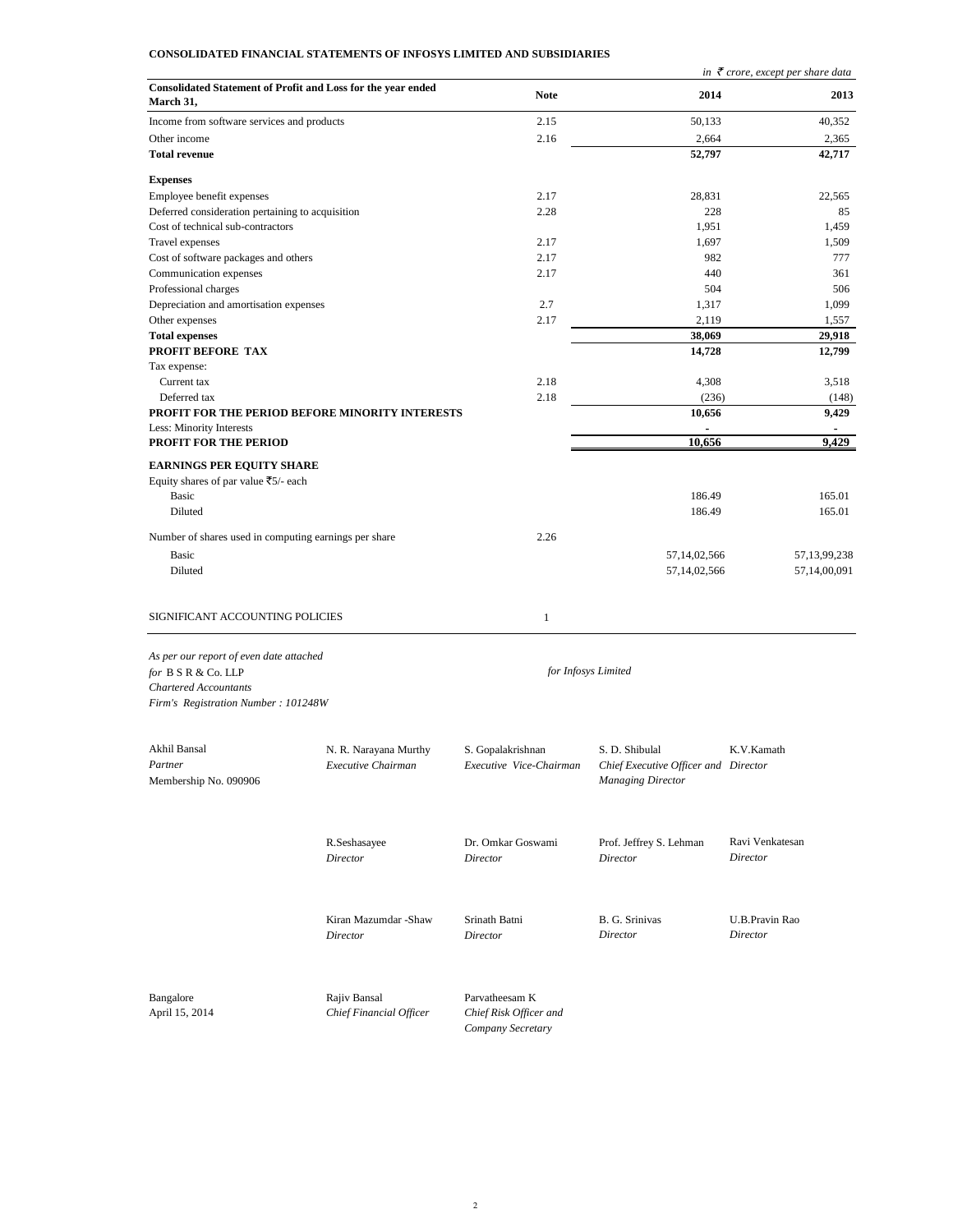# **CONSOLIDATED FINANCIAL STATEMENTS OF INFOSYS LIMITED AND SUBSIDIARIES**

|                                         |                                                                                     |                             |                | in $\bar{\tau}$ crore    |
|-----------------------------------------|-------------------------------------------------------------------------------------|-----------------------------|----------------|--------------------------|
|                                         | Consolidated Cash Flow Statement for the year ended March 31,                       | <b>Note</b>                 | 2014           | 2013                     |
|                                         | <b>CASH FLOWS FROM OPERATING ACTIVITIES</b>                                         |                             |                |                          |
| Profit before tax                       |                                                                                     |                             | 14,728         | 12,799                   |
|                                         | Adjustments to reconcile profit before tax to cash provided by operating activities |                             |                |                          |
|                                         | Depreciation and amortisation expense                                               |                             | 1,317          | 1,099                    |
| Deferred purchase price                 |                                                                                     |                             | 228            | 85                       |
| Interest and dividend income            |                                                                                     |                             | (2,380)        | (2,022)                  |
|                                         | Loss/(Profit) on sale of tangible assets                                            |                             |                | (1)                      |
|                                         | Reversal of contingent consideration                                                |                             | (33)           | ٠                        |
| Other non-cash item                     |                                                                                     |                             |                | (57)                     |
|                                         | Effect of exchange differences on translation of assets and liabilities             |                             | 54             | 21                       |
|                                         | Effect of exchange differences on translation of foreign currency cash and cash     |                             | (14)           | (98)                     |
| equivalents                             |                                                                                     |                             |                |                          |
|                                         | Effect of exchange differences on translation of subsidiaries                       |                             | 80             | 22                       |
| Changes in assets and liabilities       |                                                                                     |                             |                |                          |
| Trade receivables                       |                                                                                     |                             | (1,268)        | (989)                    |
|                                         | Loans and advances and other assets                                                 |                             | (1,060)        | (1, 138)                 |
| Liabilities and provisions              |                                                                                     |                             | 2,047          | 945                      |
|                                         |                                                                                     |                             | 13,699         | 10,666                   |
| Income taxes paid                       | NET CASH GENERATED BY OPERATING ACTIVITIES                                          |                             | (3,874)        | (3,293)                  |
|                                         |                                                                                     |                             | 9,825          | 7,373                    |
|                                         | <b>CASH FLOWS FROM INVESTING ACTIVITIES</b>                                         |                             |                |                          |
|                                         | Payment towards capital expenditure (including intangible assets)                   |                             | (2,748)        | (2.095)                  |
| Proceeds from sale of fixed assets      |                                                                                     |                             | 3              | 6                        |
|                                         | Payment for acquisition of business, net of cash acquired                           |                             |                | (1, 157)                 |
| Investments in liquid mutual fund units |                                                                                     |                             | (22, 691)      | (22,007)                 |
| Disposal of liquid mutual fund units    |                                                                                     |                             | 22,383         | 20,300                   |
| Investment in certificates of deposit   |                                                                                     |                             | (1,280)        |                          |
| Disposal of certificates of deposit     |                                                                                     |                             | 450            | 336                      |
|                                         | Investments in tax-free bonds and government bonds                                  |                             | (932)          | (373)                    |
| Redemption of government bonds          |                                                                                     |                             | $\overline{c}$ | $\overline{\phantom{m}}$ |
|                                         | Investment in fixed maturity plan securities                                        |                             | (143)          |                          |
| Interest and dividend received          |                                                                                     |                             | 2,379          | 1,970                    |
|                                         | NET CASH USED IN INVESTING ACTIVITIES                                               |                             | (2,577)        | (3,020)                  |
|                                         | <b>CASH FLOWS FROM FINANCING ACTIVITIES</b>                                         |                             |                |                          |
|                                         | Repayment of borrowings taken over from Lodestone                                   |                             |                | (89)                     |
|                                         | Proceeds from issuance of share capital on exercise of stock options                |                             |                | 1                        |
|                                         | Dividends paid net of intercompany dividend                                         |                             | (2,686)        | (2,684)                  |
| Dividend tax paid                       |                                                                                     |                             | (458)          | (438)                    |
|                                         | NET CASH USED IN FINANCING ACTIVITIES                                               |                             | (3, 144)       | (3,210)                  |
|                                         |                                                                                     |                             |                |                          |
| equivalents                             | Effect of exchange differences on translation of foreign currency cash and cash     |                             | 14             | 98                       |
|                                         | NET INCREASE/(DECREASE) IN CASH AND CASH EQUIVALENTS                                |                             | 4,118          | 1,241                    |
|                                         | CASH AND CASH EQUIVALENTS AT THE BEGINNING OF THE PERIOD                            |                             | 21,832         | 20,591                   |
|                                         | CASH AND CASH EQUIVALENTS AT THE END OF THE PERIOD                                  |                             | 25,950         | 21,832                   |
|                                         |                                                                                     |                             |                |                          |
|                                         | SIGNIFICANT ACCOUNTING POLICIES                                                     | 1                           |                |                          |
| As per our report of even date attached |                                                                                     |                             |                |                          |
| for B S R & Co. LLP                     |                                                                                     | for Infosys Limited         |                |                          |
| <b>Chartered Accountants</b>            |                                                                                     |                             |                |                          |
| Firm's Registration Number: 101248W     |                                                                                     |                             |                |                          |
|                                         |                                                                                     |                             |                |                          |
| Akhil Bansal                            | N. R. Narayana Murthy<br>S. Gopalakrishnan                                          | S. D. Shibulal              |                | K.V.Kamath               |
| Partner                                 | Executive Chairman<br>Executive Vice-Chairman                                       | Chief Executive Officer and |                | Director                 |

| Partner<br>Membership No. 090906 | Executive Chairman                      | Executive Vice-Chairman                                       | Chief Executive Officer and<br><b>Managing Director</b> | Director        |
|----------------------------------|-----------------------------------------|---------------------------------------------------------------|---------------------------------------------------------|-----------------|
|                                  | R.Seshasayee                            | Dr. Omkar Goswami                                             | Prof. Jeffrey S. Lehman                                 | Ravi Venkatesan |
|                                  | Director                                | Director                                                      | Director                                                | Director        |
|                                  | Kiran Mazumdar -Shaw                    | Srinath Batni                                                 | B. G. Srinivas                                          | U.B.Pravin Rao  |
|                                  | Director                                | Director                                                      | Director                                                | Director        |
| Bangalore<br>April 15, 2014      | Rajiv Bansal<br>Chief Financial Officer | Parvatheesam K<br>Chief Risk Officer and<br>Company Secretary |                                                         |                 |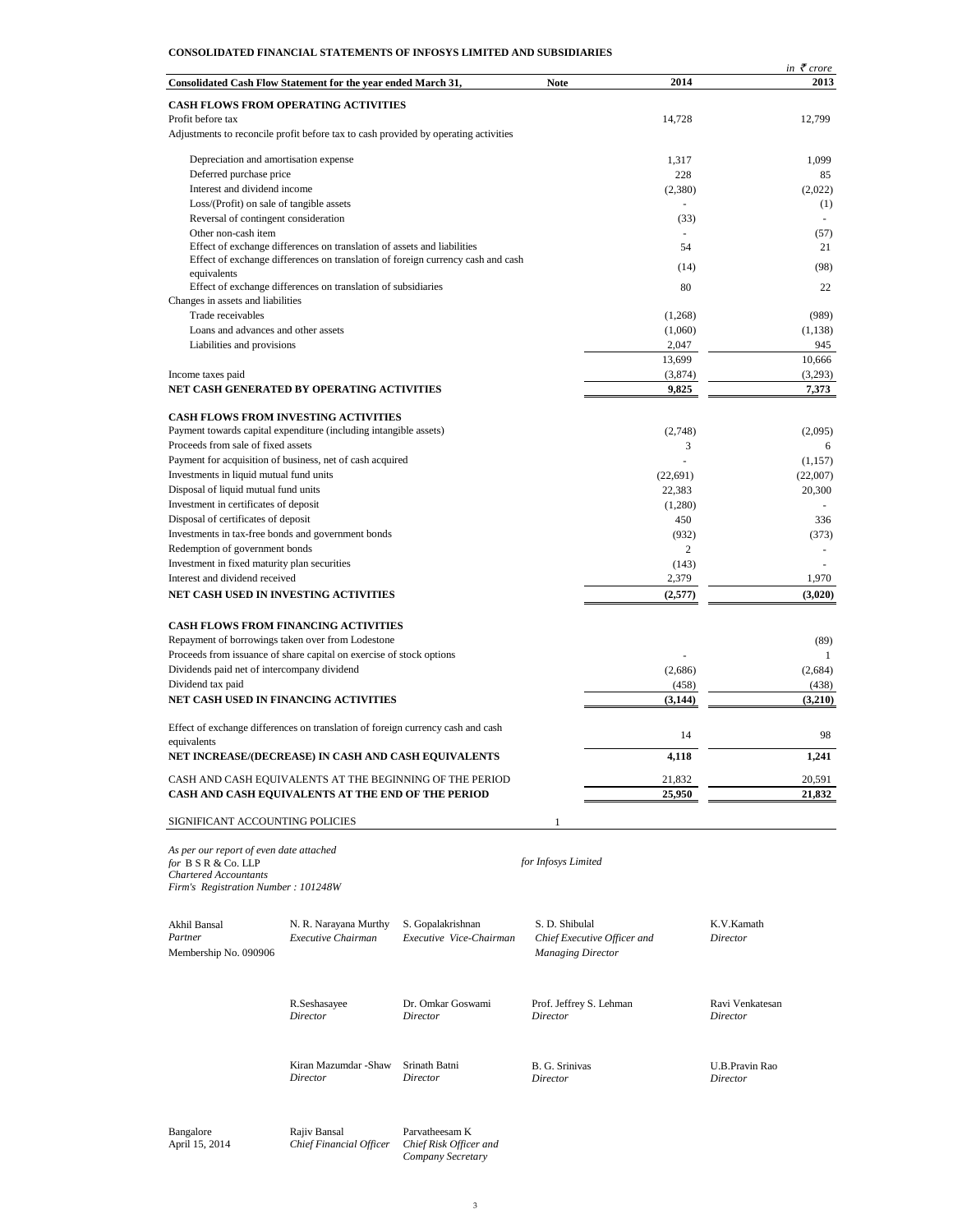### **Significant accounting policies and notes on accounts**

### **Company overview**

Infosys Limited ('Infosys' or 'the Company') along with its majority-owned and controlled subsidiary, Infosys BPO Limited and its controlled subsidiaries ('Infosys BPO') and wholly-owned and controlled subsidiaries, Infosys Technologies (Australia) Pty. Limited ('Infosys Australia'), Infosys Technologies (China) Co. Limited ('Infosys China'), Infosys Consulting India Limited ('Infosys Consulting India'), Infosys Technologies S. de R. L. de C. V. ('Infosys Mexico'), Infosys Technologies (Sweden) AB. ('Infosys Sweden'), Infosys Tecnologia DO Brasil LTDA. ('Infosys Brasil'), Infosys Public Services, Inc, USA ('Infosys Public Services'), Infosys Americas Inc., ('Infosys Americas'), Edgeverve Systems Limited (Edgeverve), Infosys Technologies (Shanghai) Company Limited ('Infosys Shanghai') and Lodestone Holding AG and its controlled subsidiaries ('Infosys Lodestone') is a leading global services corporation. The group of companies ('the Group') provides business consulting, technology, engineering and outsourcing services to help clients build tomorrow's enterprise. In addition, the Group offers software products and platforms.

#### **1 Significant accounting policies**

#### **1.1 Basis of preparation of financial statements**

These financial statements are prepared in accordance with Indian Generally Accepted Accounting Principles (GAAP) under the historical cost convention on the accrual basis except for certain financial instruments which are measured at fair values. GAAP comprises mandatory accounting standards as prescribed by the Companies (Accounting Standards) Rules, 2006, the provisions of the Companies Act, 2013 (to the extent notified) and the Companies Act, 1956 (to the extent applicable) and guidelines issued by the Securities and Exchange Board of India (SEBI). Accounting policies have been consistently applied except where a newly issued accounting standard is initially adopted or a revision to an existing accounting standard requires a change in the accounting policy hitherto in use.

The financial statements are prepared in accordance with the principles and procedures required for the preparation and presentation of consolidated financial statements as laid down under the Accounting Standard (AS) 21, "Consolidated Financial Statements". The financial statements of Infosys - the parent company, Infosys BPO and its wholly owned subsidiaries, Infosys China, Infosys Australia, Infosys Mexico, Infosys Consulting India, Infosys Sweden, Infosys Brasil, Infosys Public Services, Infosys Americas, Edgeverve, Infosys Shanghai, Infosys Lodestone and its controlled subsidiaries and controlled trusts have been combined on a line-by-line basis by adding together book values of like items of assets, liabilities, income and expenses after eliminating intra-group balances and transactions and resulting unrealised gain/loss. The consolidated financial statements are prepared by applying uniform accounting policies in use at the Group. Minority interests have been excluded. Minority interests represent that part of the net profit or loss and net assets of subsidiaries that are not, directly or indirectly, owned or controlled by the company.

### **1.2 Use of estimates**

The preparation of the financial statements in conformity with GAAP requires management to make estimates and assumptions that affect the reported balances of assets and liabilities and disclosures relating to contingent liabilities as at the date of the financial statements and reported amounts of income and expenses during the period. Examples of such estimates include computation of percentage of completion which requires the Group to estimate the efforts or costs expended to date as a proportion of the total efforts or costs to be expended, provisions for doubtful debts, future obligations under employee retirement benefit plans, income taxes, post-sales customer support and the useful lives of fixed assets and intangible assets.

Accounting estimates could change from period to period. Actual results could differ from those estimates. Appropriate changes in estimates are made as the Management becomes aware of changes in circumstances surrounding the estimates. Changes in estimates are reflected in the consolidated financial statements in the period in which changes are made and, if material, their effects are disclosed in the notes to the consolidated financial statements.

#### **1.3 Revenue recognition**

Revenue is primarily derived from software development and related services and from the licensing of software products. Arrangements with customers for software development and related services are either on a fixed-price, fixed-timeframe or on a time-and-material basis.

Revenue on time-and-material contracts are recognized as the related services are performed and revenue from the end of the last billing to the Balance Sheet date is recognized as unbilled revenues. Revenue from fixed-price and fixed-timeframe contracts, where there is no uncertainty as to measurement or collectability of consideration, is recognized based upon the percentage of completion method. When there is uncertainty as to measurement or ultimate collectability revenue recognition is postponed until such uncertainty is resolved. Cost and earnings in excess of billings are classified as unbilled revenue while billings in excess of cost and earnings is classified as unearned revenue. Provision for estimated losses, if any, on uncompleted contracts are recorded in the period in which such losses become probable based on the current estimates.

Annual Technical Services revenue and revenue from fixed-price maintenance contracts are recognized ratably over the period in which services are rendered. Revenue from the sale of user licenses for software applications is recognized on transfer of the title in the user license, except in case of multiple element contracts, which require significant implementation services, where revenue for the entire arrangement is recognized over the implementation period based upon the percentage-of-completion method. Revenue from client training, support and other services arising due to the sale of software products is recognized as the related services are performed.

The Group accounts for volume discounts and pricing incentives to customers as a reduction of revenue based on the ratable allocation of the discount / incentive amount to each of the underlying revenue transactions that result in progress by the customer towards earning the discount / incentive. Also, when the level of discount varies with increases in levels of revenue transactions, the Group recognizes the liability based on its estimate of the customer's future purchases. If it is probable that the criteria for the discount will not be met, or if the amount thereof cannot be estimated reliably, then discount is not recognized until the payment is probable and the amount can be estimated reliably. The Group recognizes changes in the estimated amount of obligations for discounts using a cumulative catchup approach. The discounts are passed on to the customer either as direct payments or as a reduction of payments due from the customer.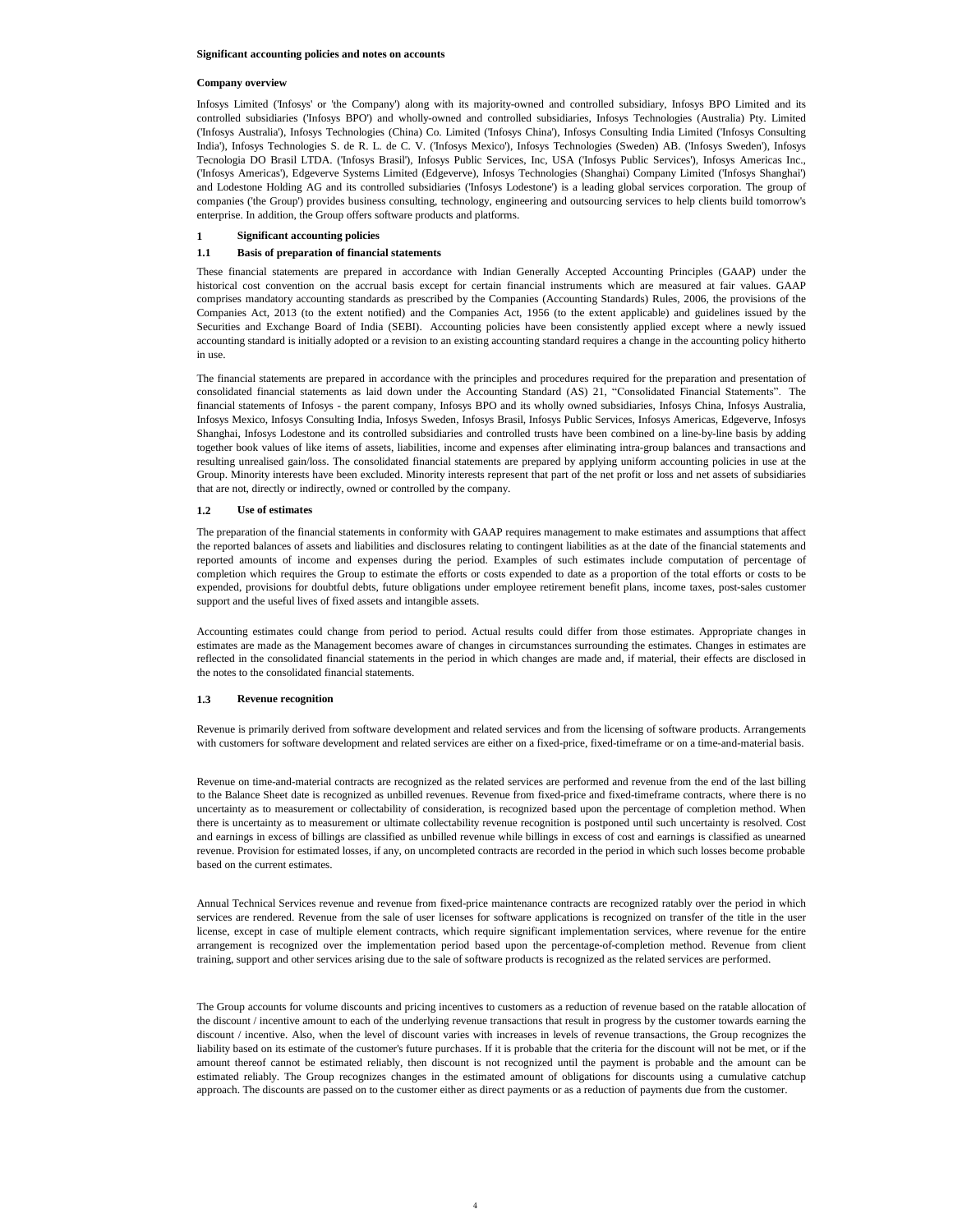The Group presents revenues net of value-added taxes in its consolidated statement of profit and loss.

Profit on sale of investments is recorded on transfer of title from the Group and is determined as the difference between the sale price and carrying value of the investment. Lease rentals are recognized ratably on a straight line basis over the lease term. Interest is recognized using the time-proportion method, based on rates implicit in the transaction. Dividend income is recognized when the Group's right to receive dividend is established.

### **1.4 Provisions and contingent liabilities**

A provision is recognized if, as a result of a past event, the Group has a present legal obligation that can be estimated reliably, and it is probable that an outflow of economic benefits will be required to settle the obligation. Provisions are determined by the best estimate of the outflow of economic benefits required to settle the obligation at the reporting date. Where no reliable estimate can be made, a disclosure is made as contingent liability. A disclosure for a contingent liability is also made when there is a possible obligation or a present obligation that may, but probably will not, require an outflow of resources. Where there is a possible obligation or a present obligation in respect of which the likelihood of outflow of resources is remote, no provision or disclosure is made.

#### **1.5 Post-sales client support and warranties**

The Group provides its clients with a fixed-period warranty for corrections of errors and telephone support on all its fixed-price, fixedtimeframe contracts. Costs associated with such support services are accrued at the time when related revenues are recorded and included in cost of sales. The Group estimates such costs based on historical experience and the estimates are reviewed annually for any material changes in assumptions.

### **1.6 Onerous contracts**

Provisions for onerous contracts are recognized when the expected benefits to be derived by the Group from a contract are lower than the unavoidable costs of meeting the future obligations under the contract. The provision is measured at lower of the expected cost of terminating the contract and the expected net cost of fulfilling the contract.

### **1.7 Tangible assets, including goodwill, intangible assets and capital work-in-progress**

Fixed assets are stated at cost, less accumulated depreciation and impairment, if any. Direct costs are capitalized until fixed assets are ready for use. Capital work-in-progress comprises of the cost of fixed assets that are not yet ready for their intended use at the reporting date. Intangible assets are recorded at the consideration paid for acquisition of such assets and are carried at cost less accumulated amortisation and impairment. Goodwill comprises the excess of purchase consideration over the fair value of the net assets of the acquired enterprise. Goodwill arising on consolidation or acquisition is not amortized but is tested for impairment.

### **1.8 Depreciation and amortisation**

Depreciation on fixed assets is provided on the straight-line method over the useful lives of assets estimated by the Management. Depreciation for assets purchased / sold during a period is proportionately charged. Individual low cost assets (acquired for  $\overline{55,000}$  or less) are depreciated over a period of one year from the date of acquisition. Intangible assets are amortized over their respective individual estimated useful lives on a straight-line basis, commencing from the date the asset is available to the Group for its use. Leasehold improvements are written off over the lower of the remaining primary period of lease or the life of the asset. The Management estimates the useful lives for the other fixed assets as follows :

| <b>Buildings</b>       | 15 years  |
|------------------------|-----------|
| Plant and machinery    | 5 years   |
| Office equipment       | 5 years   |
| Computer equipment     | 2-5 years |
| Furniture and fixtures | 5 years   |
| Vehicles               | 5 years   |

Depreciation and amortisation methods, useful lives and residual values are reviewed at each reporting date.

# **1.9 Impairment**

The Management periodically assesses using, external and internal sources, whether there is an indication that an asset may be impaired. An impairment loss is recognized wherever the carrying value of an asset exceeds its recoverable amount. The recoverable amount is higher of the asset's net selling price and value in use, which means the present value of future cash flows expected to arise from the continuing use of the asset and its eventual disposal. An impairment loss for an asset other than goodwill is reversed if, and only if, the reversal can be related objectively to an event occurring after the impairment loss was recognized. The carrying amount of an asset other than goodwill is increased to its revised recoverable amount, provided that this amount does not exceed the carrying amount that would have been determined (net of any accumulated amortisation or depreciation) had no impairment loss been recognized for the asset in prior years.

#### **1.10 Retirement benefits to employees**

#### **a Gratuity**

In accordance with the Payment of Gratuity Act, 1972, Infosys provides for gratuity, a defined benefit retirement plan ('the Gratuity Plan') covering eligible employees of the Company and Infosys BPO. The Gratuity Plan provides a lump-sum payment to vested employees at retirement, death, incapacitation or termination of employment, of an amount based on the respective employee's salary and the tenure of employment with the Group.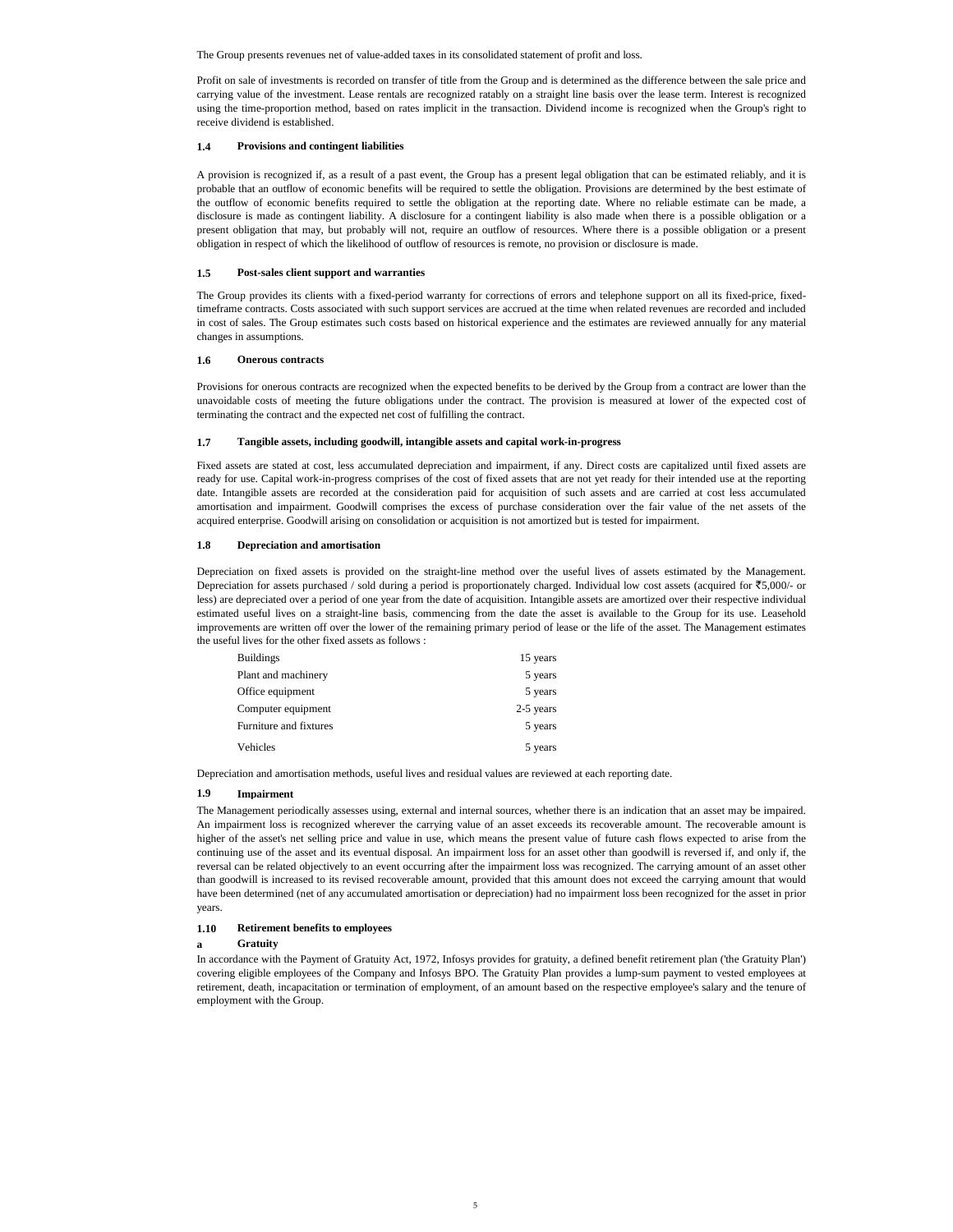Liabilities with regard to the Gratuity Plan are determined by actuarial valuation at each Balance Sheet date using the projected unit credit method. The Company fully contributes all ascertained liabilities to the Infosys Limited Employees' Gratuity Fund Trust (the Trust). In case of Infosys BPO, contributions are made to the Infosys BPO's Employees' Gratuity Fund Trust. Trustees administer contributions made to the Trust and contributions are invested in specific investments as permitted by the law. The Group recognizes the net obligation of the gratuity plan in the Balance Sheet as an asset or liability, respectively in accordance with Accounting Standard (AS) 15, 'Employee Benefits'. The Group's overall expected long-term rate-of-return on assets has been determined based on consideration of available market information, current provisions of Indian law specifying the instruments in which investments can be made, and historical returns. The discount rate is based on the Government securities yield. Actuarial gains and losses arising from experience adjustments and changes in actuarial assumptions are recognized in the consolidated statement of profit and loss in the period in which they arise.

### **b Superannuation**

Certain employees of Infosys are also participants in a defined contribution plan. The company has no further obligations to the Plan beyond its monthly contributions. Certain employees of Infosys BPO are also eligible for superannuation benefit. Infosys BPO has no further obligations to the superannuation plan beyond its monthly contribution which are periodically contributed to a trust fund, the corpus of which is invested with the Life Insurance Corporation of India.

### **c Provident fund**

Eligible employees receive benefits from a provident fund, which is a defined benefit plan. Both the employee and the Company make monthly contributions to the provident fund plan equal to a specified percentage of the covered employee's salary. The Company contributes a part of the contributions to the Infosys Limited Employees' Provident Fund Trust. The trust invests in specific designated instruments as permitted by Indian law. The remaining portion is contributed to the government administered pension fund. The rate at which the annual interest is payable to the beneficiaries by the trust is being administered by the government. The Company has an obligation to make good the shortfall, if any, between the return from the investments of the trust and the notified interest rate.

In respect of Infosys BPO, eligible employees receive benefits from a provident fund, which is a defined contribution plan. Both the employee and Infosys BPO make monthly contributions to this provident fund plan equal to a specified percentage of the covered employee's salary. Amounts collected under the provident fund plan are deposited in a government administered provident fund. Infosys BPO has no further obligations under the provident fund plan beyond its monthly contributions.

### **d Compensated absences**

The employees of the Group are entitled to compensated absences which are both accumulating and non-accumulating in nature. The expected cost of accumulating compensated absences is determined by actuarial valuation based on the additional amount expected to be paid as a result of the unused entitlement that has accumulated at the Balance Sheet date. Expense on non-accumulating compensated absences is recognized in the period in which the absences occur.

#### **1.11 Research and development**

Research costs are expensed as incurred. Software product development costs are expensed as incurred unless technical and commercial feasibility of the project is demonstrated, future economic benefits are probable, the Group has an intention and ability to complete and use or sell the software and the costs can be measured reliably.

#### **1.12 Foreign currency transactions**

Foreign-currency denominated monetary assets and liabilities are translated at exchange rates in effect at the Balance Sheet date. The gains or losses resulting from such translations are included in the Statement of profit and loss. Non-monetary assets and non-monetary liabilities denominated in a foreign currency and measured at fair value are translated at the exchange rate prevalent at the date when the fair value was determined. Non-monetary assets and non-monetary liabilities denominated in a foreign currency and measured at historical cost are translated at the exchange rate prevalent at the date of transaction.

Revenue, expense and cash-flow items denominated in foreign currencies are translated using the exchange rate in effect on the date of the transaction. Transaction gains or losses realised upon settlement of foreign currency transactions are included in determining net profit for the period in which the transaction is settled.

The translation of financial statements of the foreign subsidiaries from the local currency to the reporting currency of the Company is performed for Balance Sheet accounts using the exchange rate in effect at the Balance Sheet date and for revenue, expense and cash-flow items using a monthly average exchange rate for the respective periods and the resulting difference is presented as foreign currency translation reserve included in "Reserves and Surplus". When a subsidiary is disposed off, in part or in full, the relevant amount is transferred to profit or loss.

### **1.13 Forward and options contracts in foreign currencies**

The Group uses foreign exchange forward and options contracts to hedge its exposure to movements in foreign exchange rates. The use of these foreign exchange forward and options contracts reduce the risk or cost to the Group and the Group does not use those for trading or speculation purposes.

Effective April 1, 2008, the Group adopted AS 30, 'Financial Instruments: Recognition and Measurement', to the extent that the adoption did not conflict with existing accounting standards and other authoritative pronouncements of the Company Law and other regulatory requirements.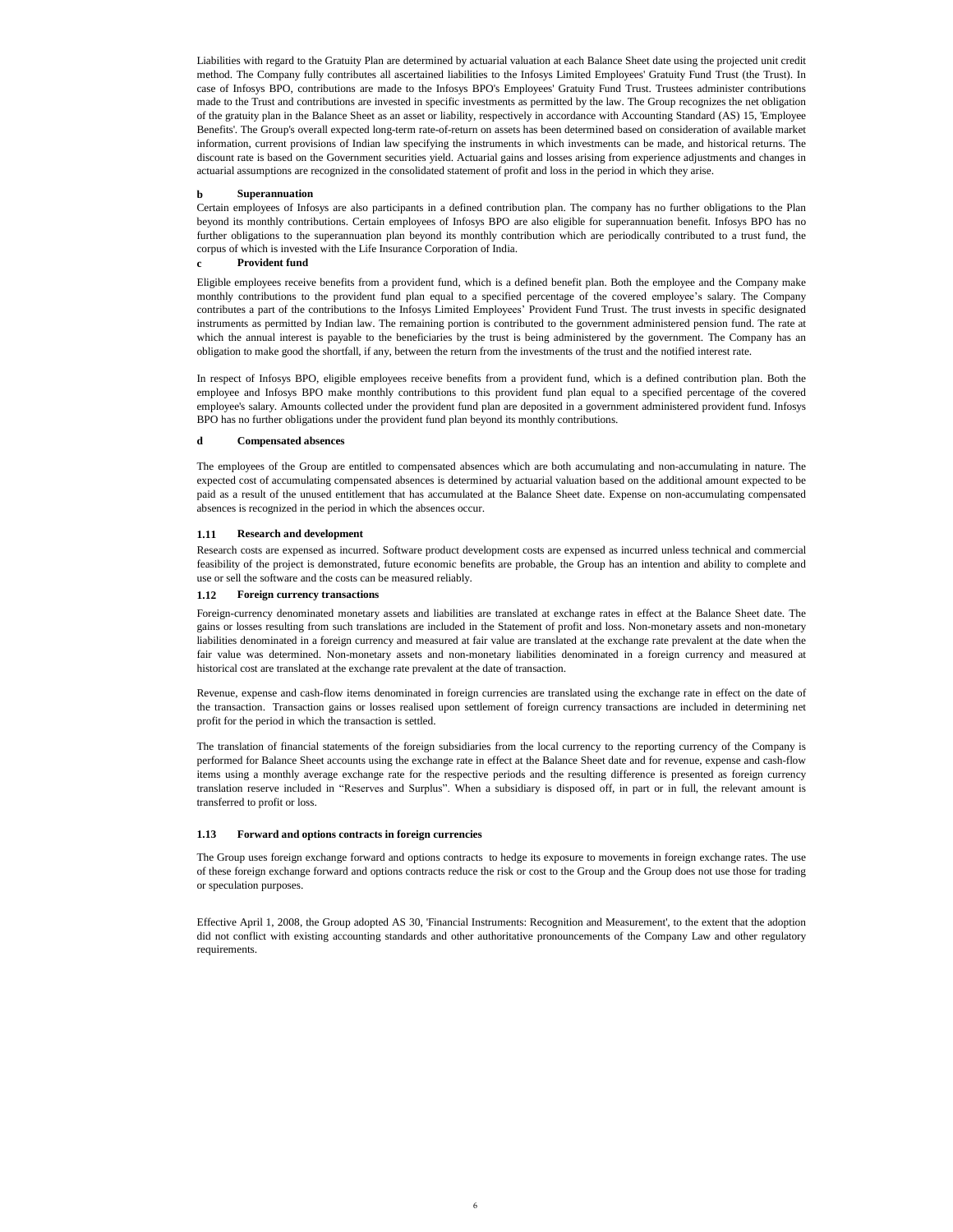Forward and options contracts are fair valued at each reporting date. The resultant gain or loss from these transactions are recognized in the consolidated statement of profit and loss. The Group records the gain or loss on effective hedges, if any, in the foreign currency fluctuation reserve until the transactions are complete. On completion, the gain or loss is transferred to the consolidated statement of profit and loss of that period. To designate a forward or options contract as an effective hedge, the Management objectively evaluates and evidences with appropriate supporting documents at the inception of each contract whether the contract is effective in achieving offsetting cash flows attributable to the hedged risk. In the absence of a designation as effective hedge, a gain or loss is recognized in the consolidated statement of profit and loss. Currently hedges undertaken by the Group are all ineffective in nature and the resultant gain or loss consequent to fair valuation is recognized in the consolidated statement of profit and loss at each reporting date.

#### **1.14 Income taxes**

Income taxes are accrued in the same period that the related revenue and expenses arise. A provision is made for income tax annually, based on the tax liability computed, after considering tax allowances and exemptions. Provisions are recorded when it is estimated that a liability due to disallowances or other matters is probable. Minimum alternate tax (MAT) paid in accordance with the tax laws, which gives rise to future economic benefits in the form of tax credit against future income tax liability, is recognized as an asset in the Consolidated Balance Sheet if there is convincing evidence that the Group will pay normal tax after the tax holiday period and the resultant asset can be measured reliably. The Group offsets, on a year on year basis, the current tax assets and liabilities, where it has a legally enforceable right and where it intends to settle such assets and liabilities on a net basis.

The differences that result between the profit considered for income taxes and the profit as per the financial statements are identified, and thereafter a deferred tax asset or deferred tax liability is recorded for timing differences, namely the differences that originate in one accounting period and reverse in another, based on the tax effect of the aggregate amount of timing difference. The tax effect is calculated on the accumulated timing differences at the end of an accounting period based on enacted or substantively enacted regulations. Deferred tax assets in situation where unabsorbed depreciation and carry forward business loss exists, are recognized only if there is virtual certainty supported by convincing evidence that sufficient future taxable income will be available against which such deferred tax asset can be realised. Deferred tax assets, other than in situation of unabsorbed depreciation and carry forward business loss, are recognized only if there is reasonable certainty that they will be realised. Deferred tax assets are reviewed for the appropriateness of their respective carrying values at each reporting date. Deferred tax assets and deferred tax liabilities have been offset wherever the Group has a legally enforceable right to set off current tax assets against current tax liabilities and where the deferred tax assets and deferred tax liabilities relate to income taxes levied by the same taxation authority. Tax benefits of deductions earned on exercise of employee share options in excess of compensation charged to consolidated statement of profit and loss are credited to the share premium account.

### **1.15 Earnings per share**

Basic earnings per share is computed by dividing the net profit after tax by the weighted average number of equity shares outstanding during the period. Diluted earnings per share is computed by dividing the net profit after tax by the weighted average number of equity shares considered for deriving basic earnings per share and also the weighted average number of equity shares that could have been issued upon conversion of all dilutive potential equity shares. The diluted potential equity shares are adjusted for the proceeds receivable had the shares been actually issued at fair value which is the average market value of the outstanding shares. Dilutive potential equity shares are deemed converted as of the beginning of the period, unless issued at a later date. Dilutive potential equity shares are determined independently for each period presented.

The number of shares and potentially dilutive equity shares are adjusted retrospectively for all periods presented for any share splits and bonus shares issues including for changes effected prior to the approval of the consolidated financial statements by the Board of Directors.

### **1.16 Investments**

Trade investments are the investments made to enhance the Group's business interests. Investments are either classified as current or longterm based on Management's intention at the time of purchase. Current investments are carried at the lower of cost and fair value of each investment individually. Cost for overseas investments comprises the Indian Rupee value of the consideration paid for the investment translated at the exchange rate prevalent at the date of investment. Long term investments are carried at cost less provisions recorded to recognize any decline, other than temporary, in the carrying value of each investment.

#### **1.17 Cash and cash equivalents**

Cash and cash equivalents comprise cash and cash on deposit with banks and corporations. The Group considers all highly liquid investments with a remaining maturity at the date of purchase of three months or less and that are readily convertible to known amounts of cash to be cash equivalents.

#### **1.18 Cash flow statement**

Cash flows are reported using the indirect method, whereby profit before tax is adjusted for the effects of transactions of a non-cash nature, any deferrals or accruals of past or future operating cash receipts or payments and item of income or expenses associated with investing or financing cash flows. The cash flows from operating, investing and financing activities of the Group are segregated.

#### **1.19 Leases**

Lease under which the Group assumes substantially all the risks and rewards of ownership are classified as finance leases. Such assets acquired are capitalized at fair value of the asset or present value of the minimum lease payments at the inception of the lease, whichever is lower. Lease payments under operating leases are recognised as an expense on a straight line basis in the consolidated statement of profit and loss over the lease term.

### **1.20 Government grants**

The Group recognizes government grants only when there is reasonable assurance that the conditions attached to them shall be complied with, and the grants will be received. Government grants related to depreciable assets are treated as deferred income and are recognized in the consolidated statement of profit and loss on a systematic and rational basis over the useful life of the asset. Government grants related to revenue are recognized on a systematic basis in the consolidated statement of profit and loss over the periods necessary to match them with the related costs which they are intended to compensate.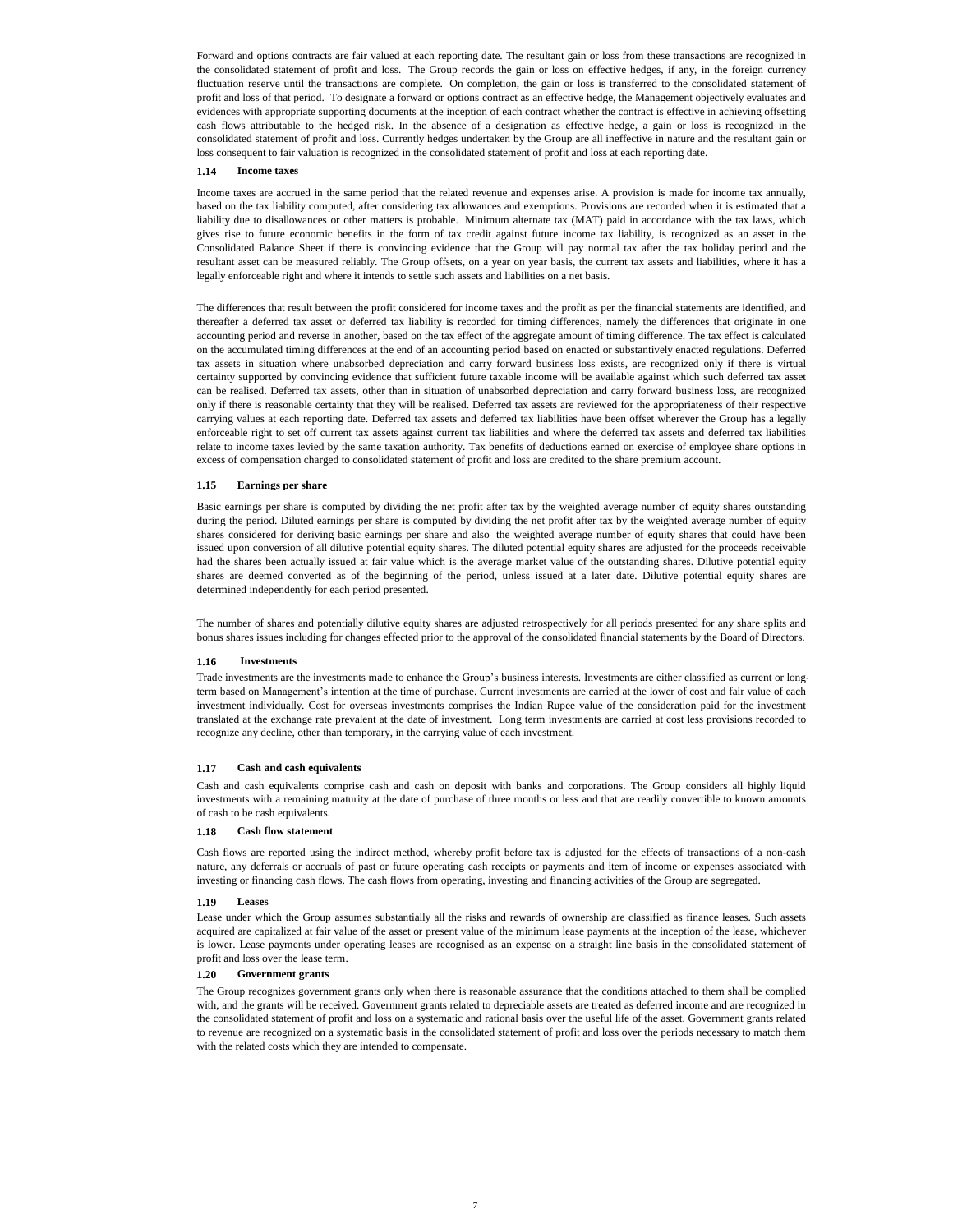# **2 NOTES ON ACCOUNTS FOR THE YEAR ENDED MARCH 31, 2014**

Amounts in the financial statements are presented in  $\overline{\epsilon}$  crore, except for per share data and as otherwise stated. All exact amounts are stated with the suffix "/-". One crore equals 10 million.

The previous period figures have been regrouped/reclassified, wherever necessary to conform to the current period presentation.

# **2.1 SHARE CAPITAL**

|                                                                         | in $\bar{\tau}$ crore, except as otherwise stated |      |
|-------------------------------------------------------------------------|---------------------------------------------------|------|
| <b>Particulars</b>                                                      | As at March 31.                                   |      |
|                                                                         | 2014                                              | 2013 |
| Authorized                                                              |                                                   |      |
| Equity shares, ₹5/- par value                                           |                                                   |      |
| $60,00,00,000$ $(60,00,00,000)$ equity shares                           | 300                                               | 300  |
|                                                                         |                                                   |      |
| Issued, Subscribed and Paid-Up                                          |                                                   |      |
| Equity shares, $\overline{5}/$ - par value $^{(1)}$                     | 287                                               | 287  |
| 57,42,36,166 (57,42,36,166) equity shares fully paid-up                 |                                                   |      |
| Less: $28,33,600$ $(28,33,600)$ equity shares held by controlled trusts |                                                   |      |
|                                                                         | 286                                               | 286  |

Forfeited shares amounted to  $\bar{z}1,500/(-\bar{z}1,500/4)$ 

*(1) Refer to note 2.26 for details of basic and diluted shares*

The Company has only one class of shares referred to as equity shares having a par value of  $\overline{5}/$ . Each holder of equity shares is entitled to one vote per share.

The Company declares and pays dividends in Indian rupees. The dividend proposed by the Board of Directors is subject to the approval of the shareholders in the ensuing Annual General Meeting.

During the year ended March 31, 2013, the amount of per share dividend recognized as distributions to equity shareholders was  $\bar{z}$ 42. The dividend for the year ended March 31, 2013 includes  $\overline{z}27$  per share of final dividend. The total dividend appropriation amounted to  $\overline{z}2.815$  crore including corporate dividend tax of  $\overline{$}403$  crore.

The Board of Directors, in their meeting on October 11, 2013, declared an interim dividend of ₹20 per equity share. Further the Board of Directors, in their meeting on April 15, 2014, proposed a final dividend of ₹43 per equity share. The proposal is subject to the approval of shareholders at the Annual General Meeting to be held on June 14, 2014. The total dividend appropriation for the year ended March 31, 2014 amounted to  $\overline{54}4,233$  crore including corporate dividend tax of  $\overline{\textless}615$  crore.

In the event of liquidation of the Company, the holders of equity shares will be entitled to receive any of the remaining assets of the company, after distribution of all preferential amounts. However, no such preferential amounts exist currently. The distribution will be in proportion to the number of equity shares held by the shareholders.

The details of shareholder holding more than 5% shares as at March 31, 2014 and March 31, 2013 are set out below :

| Name of the shareholder                                                         | As at March 31, 2014 |        |               | As at March 31, 2013 |  |
|---------------------------------------------------------------------------------|----------------------|--------|---------------|----------------------|--|
|                                                                                 | No. of shares        | % held | No. of shares | % held               |  |
| Life Insurance Corporation of India <sup>(1)</sup>                              | 1.86.56.581          | 3.25%  | 3.42.33.932   | 5.96%                |  |
| Deutsche Bank Trust Company Americas (Depository of<br>ADR's - legal ownership) | 9.24.70.660          | 16.10% | 7.08.83.217   | 12.34%               |  |

*(1) includes all schemes under their management*

The reconciliation of the number of shares outstanding and the amount of share capital as at March 31, 2014 and March 31, 2013 is set out below:

| <b>Particulars</b>                                       | As at March 31, 2014 |        | As at March 31, 2013 |        |
|----------------------------------------------------------|----------------------|--------|----------------------|--------|
|                                                          | Number of shares     | Amount | Number of shares     | Amount |
| Number of shares at the beginning of the period          | 57,14,02,566         | 286    | 57.13.96.401         | 286    |
| Add: Shares issued on exercise of employee stock options | -                    | -      | 6.165                |        |
| Number of shares at the end of the period                | 57,14,02,566         | 286    | 57,14,02,566         | 286    |

### **Stock option plans**

The Company had two Stock Option Plans.

## **1998 Stock Option Plan ('the 1998 Plan')**

The 1998 Plan was approved by the Board of Directors in December 1997 and by the shareholders in January 1998, and is for issue of 1,17,60,000 ADSs representing 1,17,60,000 equity shares. All options under the 1998 Plan are exercisable for ADSs representing equity shares. The 1998 Plan is administered by a compensation committee (now known as the management development and compensation committee), all of whom are independent members of the Board of Directors and through the Infosys Limited Employees' Welfare Trust (the Trust). All options had been granted at 100% of fair market value. The 1998 Plan lapsed on January 6, 2008, and consequently no further shares will be issued to employees under this plan.

### **1999 Stock Option Plan ('the 1999 Plan')**

In fiscal 2000, the Company instituted the 1999 Plan. The shareholders and the Board of Directors approved the plan in September 1999, which provides for the issue of 5,28,00,000 equity shares to the employees. The 1999 Plan is administered by a compensation committee (now known as the management development and compensation committee), all of whom are independent members of the Board of Directors and through the Trust. Options were issued to employees at an exercise price that is not less than the fair market value. The 1999 Plan lapsed on September 11, 2009, and consequently no further shares will be issued to employees under this plan.

There were no share options outstanding and exercisable as of March 31, 2014 and March 31, 2013.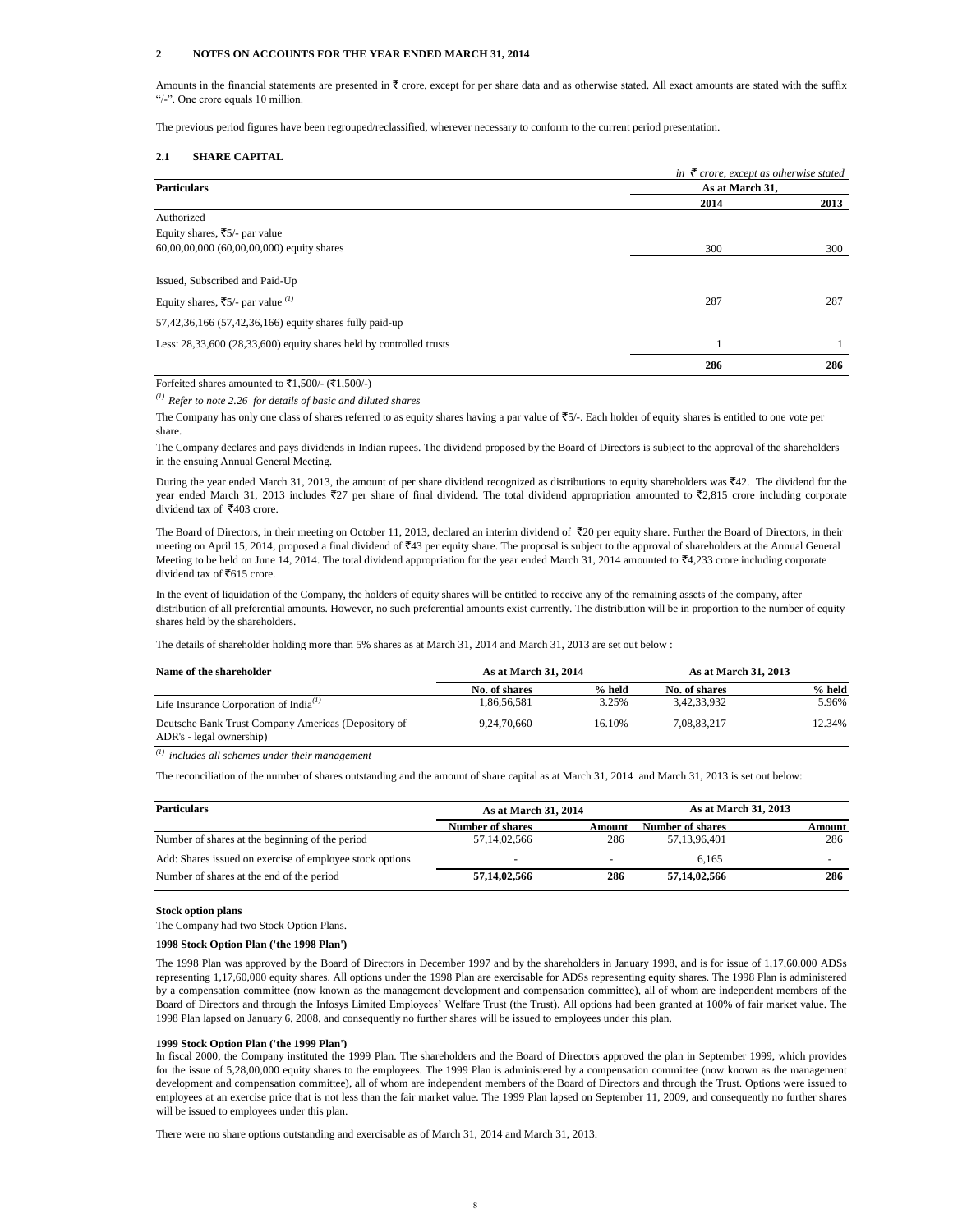There was no activity in the 1998 Plan and 1999 Plan during the year ended March 31, 2014 and the activity in the 1999 Plan during the year ended March 31, 2013 is set out below:

| <b>Particulars</b>                           | Year ended March 31,<br>2013 |
|----------------------------------------------|------------------------------|
| The 1999 Plan:                               |                              |
| Options outstanding, beginning of the period | 11,683                       |
| Less: Exercised                              | 6,165                        |
| Forfeited                                    | 5,518                        |
| Options outstanding, end of the period       |                              |
| Options exercisable, end of the period       |                              |

The weighted average share price of options exercised under the 1999 Plan during the year ended March 31, 2013 was  $\bar{\bar{\xi}}2,374/$ -

# **2.2 RESERVES AND SURPLUS**

| <b>Particulars</b>                                                      | As at March 31, |        |
|-------------------------------------------------------------------------|-----------------|--------|
|                                                                         | 2014            | 2013   |
| Capital reserve - Opening balance                                       | 54              | 54     |
| Add: Transferred from Surplus                                           |                 |        |
|                                                                         | 54              | 54     |
| Foreign currency translation reserve - Opening balance                  | 276             | 244    |
| Add: Foreign currency translation during the year                       | 100             | 32     |
| Foreign currency translation reserve - Closing balance                  | 376             | 276    |
| Securities premium account - Opening balance                            | 3,070           | 3,069  |
| Add: Receipts on exercise of employee stock options                     |                 | 1      |
| Income tax benefit arising from exercise of stock options               |                 |        |
|                                                                         | 3,070           | 3,070  |
| General reserve - Opening balance                                       | 8,267           | 7,356  |
| Add: Transferred from Surplus                                           | 1,021           | 911    |
|                                                                         | 9,288           | 8,267  |
| Other reserve - Opening balance*                                        | ÷,              |        |
| Add: Transferred from Surplus                                           | 3               |        |
|                                                                         | 3               |        |
| Surplus- Opening Balance                                                | 26,041          | 20,323 |
| Add: Intercompany dividend                                              | 13              | 15     |
| Add: Net profit after tax transferred from Statement of Profit and Loss | 10,656          | 9,429  |
| Amount available for appropriation                                      | 36,710          | 29,767 |
| Appropriations:                                                         |                 |        |
| Interim dividend                                                        | 1,149           | 862    |
| Final dividend                                                          | 2,469           | 1,550  |
| Total dividend                                                          | 3,618           | 2,412  |
| Dividend tax                                                            | 615             | 403    |
| Amount transferred to other reserve                                     | 3               |        |
| Amount transferred to general reserve                                   | 1,021           | 911    |
| <b>Surplus-Closing Balance</b>                                          | 31,453          | 26,041 |
|                                                                         | 44,244          | 37,708 |

*\*Under the Swiss Code of Obligation, few of Lodestone subsidiaries are required to appropriate 5% of the annual profit to legal reserve until this equals 20% of the paid up share capital. To the extent it does not exceed one-half of the share capital, the general reserve may be used only to cover losses or for measures designed to sustain the company through difficult times, to prevent unemployment or to mitigate its consequences.*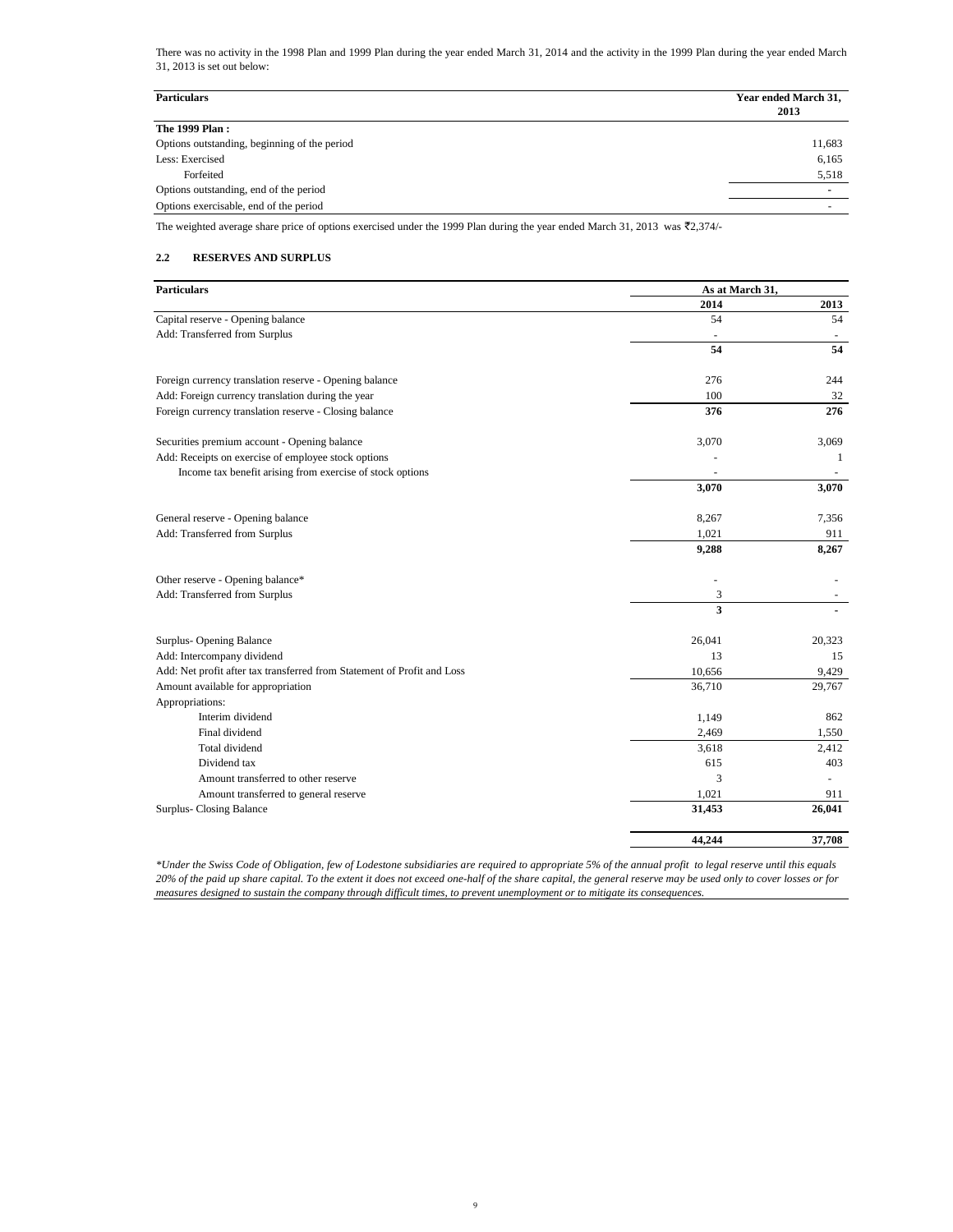# **2.3 DEFERRED TAXES**

|                                        |                 | in $\bar{\tau}$ crore |
|----------------------------------------|-----------------|-----------------------|
| <b>Particulars</b>                     | As at March 31, |                       |
|                                        | 2014            | 2013                  |
| <b>Deferred tax assets</b>             |                 |                       |
| Fixed assets                           | 392             | 358                   |
| Trade receivables                      | 47              | 19                    |
| Unavailed leave                        | 268             | 146                   |
| Computer software                      | 50              | 46                    |
| Accrued compensation to employees      | 43              | 30                    |
| <b>Accumulated losses</b>              | 4               | 36                    |
| Post sales client support              | 98              | 67                    |
| Others                                 | 35              | 29                    |
|                                        | 937             | 731                   |
| Deferred tax liabilities               |                 |                       |
| Branch profit tax                      | 303             | 315                   |
| Intangible assets                      |                 | 3                     |
| Others                                 | 5               |                       |
|                                        | 308             | 318                   |
|                                        |                 |                       |
| Deferred tax assets after set off      | 629             | 469                   |
| Deferred tax liabilities after set off |                 | 56                    |
|                                        |                 |                       |

Deferred tax assets and deferred tax liabilities have been offset wherever the Group has a legally enforceable right to set off current tax assets against current tax liabilities and where the deferred tax assets and deferred tax liabilities relate to income taxes levied by the same taxation authority.

As at March 31, 2014 and March 31, 2013, the Company has provided for branch profit tax of  $\bar{3}303$  crore and  $\bar{3}15$  crore, respectively, for its overseas branches, as the Company estimates that these branch profits would be distributed in the foreseeable future. The change in provision for<br>branch profit tax includes ₹35 crore movement on account of exchange rate d

# **2.4 OTHER LONG-TERM LIABILITIES**

|                                                                                          |                 | in $\bar{\tau}$ crore |
|------------------------------------------------------------------------------------------|-----------------|-----------------------|
| <b>Particulars</b>                                                                       | As at March 31. |                       |
|                                                                                          | 2014            | 2013                  |
| Others                                                                                   |                 |                       |
| Gratuity obligation - unamortized amount relating to plan amendment (refer to note 2.23) |                 |                       |
| Payable for acquisition of business                                                      | 330             | 105                   |
| Deferred income - government grant on land use rights*                                   | 45              | 28                    |
| Accrued salaries and benefits                                                            |                 |                       |
| Bonus and incentives                                                                     | 23              | 38                    |
|                                                                                          | 405             | 182                   |

\* During the year ended March 31, 2014, Infosys Shanghai received a grant of approximately ₹15 crore from Government of China towards *construction of campus which is yet to be completed.*

# **2.5 OTHER CURRENT LIABILITIES**

 $\overline{a}$ 

|                                                       |                 | in $\bar{\tau}$ crore |  |
|-------------------------------------------------------|-----------------|-----------------------|--|
| Particulars                                           | As at March 31. |                       |  |
|                                                       | 2014            | 2013                  |  |
| Accrued salaries and benefits                         |                 |                       |  |
| Salaries and benefits                                 | 573             | 148                   |  |
| Bonus and incentives                                  | 1,021           | 575                   |  |
| Other liabilities                                     |                 |                       |  |
| Provision for expenses                                | 1.846           | 1.283                 |  |
| Retention monies                                      | 82              | 79                    |  |
| Withholding and other taxes payable                   | 912             | 695                   |  |
| Gratuity obligation - unamortized amount relating     |                 |                       |  |
| to plan amendment, current (refer to note 2.23)       | 4               | $\overline{4}$        |  |
| Payable for acquisition of business                   |                 | 9                     |  |
| Advances received from clients                        | 40              | 36                    |  |
| Payable by controlled trusts                          | 151             | 148                   |  |
| Unearned revenue                                      | 660             | 823                   |  |
| Deferred income - government grant on land use rights |                 |                       |  |
| Accrued gratuity (refer to note 2.23)                 |                 |                       |  |
| Unpaid dividends                                      | 3               | 3                     |  |
| Premiums held in trust $^{(1)}$                       | 135             | 117                   |  |
| Other payables                                        | 21              | 18                    |  |
|                                                       | 5,449           | 3,941                 |  |

*(1)Represent premiums collected from policyholders and payable to insurance providers by a service provider maintaining the amounts in fiduciary capacity.*

### **2.6 SHORT-TERM PROVISIONS**

|                                                               |                 | in $\bar{\tau}$ crore |
|---------------------------------------------------------------|-----------------|-----------------------|
| <b>Particulars</b>                                            | As at March 31. |                       |
|                                                               | 2014            | 2013                  |
| Provision for employee benefits                               |                 |                       |
| Unavailed leave                                               | 954             | 614                   |
| Others                                                        |                 |                       |
| Proposed dividend                                             | 2.469           | 1,550                 |
| Provision for                                                 |                 |                       |
| Tax on dividend                                               | 420             | 263                   |
| Income taxes (net of advance tax and TDS)                     | 2.187           | 1.329                 |
| Post-sales client support and warranties and other provisions | 379             | 213                   |
| Provision for visa related matters (Refer note 2.29)          | -               |                       |
|                                                               | 6.409           | 3.969                 |

# **Provision for post-sales client support and warranties and other provisions**

| The movement in the provision for post-sales client support and warranties and other provisions is as follows : |                      | in $\bar{\tau}$ crore |  |  |
|-----------------------------------------------------------------------------------------------------------------|----------------------|-----------------------|--|--|
| <b>Particulars</b>                                                                                              | Year ended March 31. |                       |  |  |
|                                                                                                                 | 2014                 | 2013                  |  |  |
| Balance at the beginning                                                                                        | 213                  | 133                   |  |  |
| Provision recognized/(reversal)                                                                                 | 142                  | 80                    |  |  |
| Provision utilized                                                                                              |                      |                       |  |  |
| Exchange difference during the period                                                                           | 25                   |                       |  |  |
| Balance at the end                                                                                              | 379                  |                       |  |  |

Provision for post-sales client support and warranties and other provisions are expected to be utilized over a period of 6 months to 1 year.

Provision towards visa related matters amounting to `219 crore (including legal costs) was created and paid during the year ended March 31, 2014.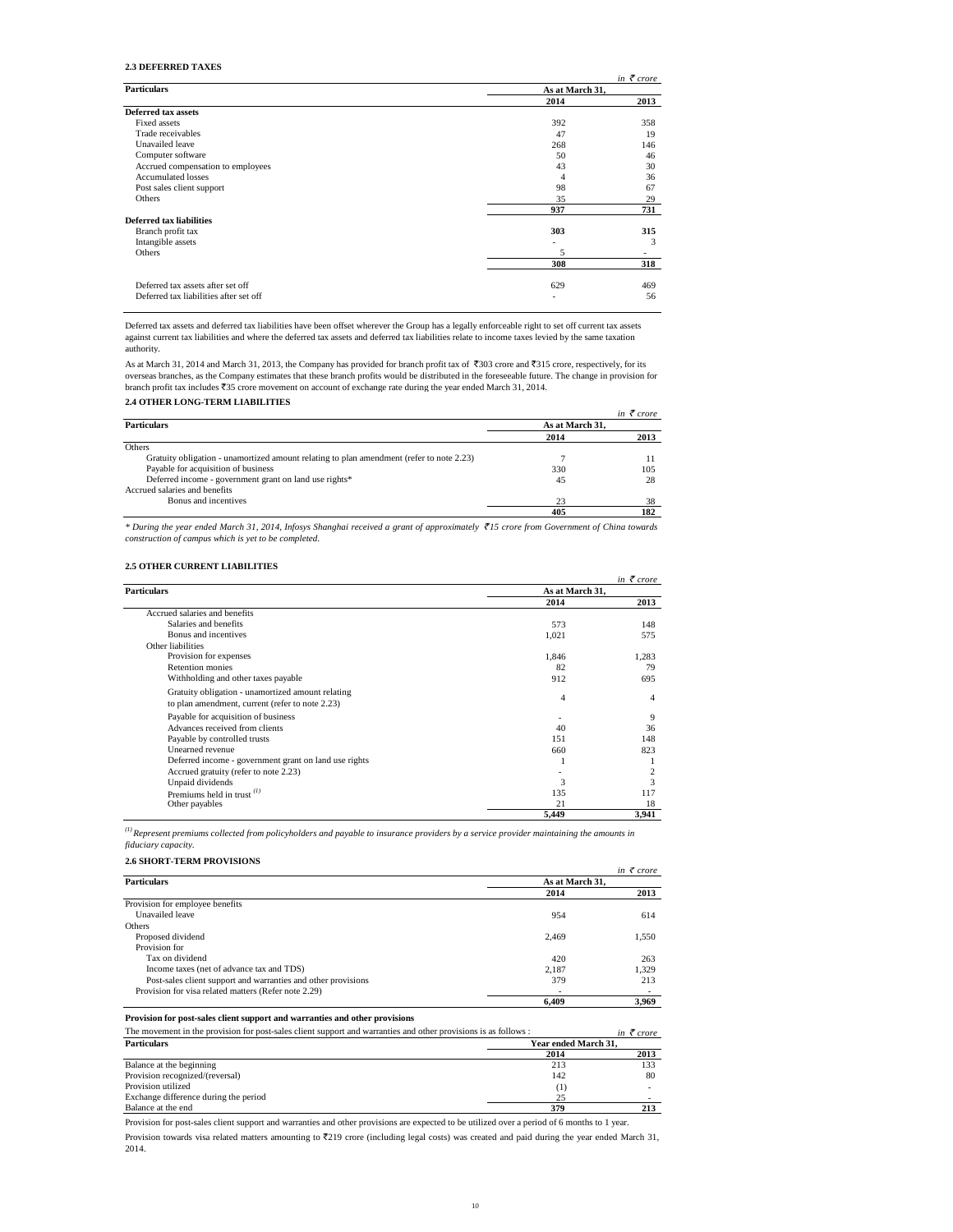| .                                               |          |                          |                   |                          |           |                |                          |                                      |                  |                | in $\bar{\tau}$ crore, except as otherwise stated |           |
|-------------------------------------------------|----------|--------------------------|-------------------|--------------------------|-----------|----------------|--------------------------|--------------------------------------|------------------|----------------|---------------------------------------------------|-----------|
|                                                 |          |                          | Original cost     |                          |           |                |                          | <b>Depreciation and amortization</b> |                  |                | Net book value                                    |           |
| <b>Particulars</b>                              | As at    | Additions / acquisitions | Deductions/       | Foreign exchange         | As at     | As at          | For the                  | Deductions/                          | Foreign exchange | As at          | As at                                             | As at     |
|                                                 | April 1, | during the year          | Retirement during | difference               | March 31, | April 1,       | year                     | Adjustments during                   | difference       | March 31,      | March 31,                                         | March 31, |
|                                                 | 2013     |                          | the year          |                          | 2014      | 2013           |                          | the year                             |                  | 2014           | 2014                                              | 2013      |
| Tangible assets:                                |          |                          |                   |                          |           |                |                          |                                      |                  |                |                                                   |           |
| Land: Free-hold                                 | 493      | 290                      |                   | ٠                        | 782       |                |                          |                                      |                  | $\overline{a}$ | 782                                               | 493       |
| Leasehold                                       | 359      |                          |                   | $\sim$                   | 360       |                | $\overline{\phantom{a}}$ |                                      |                  | $\sim$         | 360                                               | 359       |
| Buildings $^{(1)}$                              | 4,199    | 827                      |                   |                          | 5,026     | 1,497          | 297                      |                                      |                  | 1,794          | 3,232                                             | 2,702     |
| Plant and equipment $^{(2)(3)}$                 | 829      | 319                      |                   | 3                        | 1,150     | 565            | 138                      |                                      |                  | 703            | 447                                               | 264       |
| Office equipment <sup><math>(2)(3)</math></sup> | 425      | 126                      |                   |                          | 551       | 271            | 75                       |                                      |                  | 345            | 206                                               | 154       |
| Computer equipment $^{(2)(3)}$                  | 1,887    | 759                      | 27                | 40                       | 2,659     | 1,306          | 657                      | 27                                   | 29               | 1,965          | 694                                               | 581       |
| Furniture and fixtures $(2)(3)$                 | 618      | 184                      |                   |                          | 805       | 417            | 111                      |                                      | 3                | 530            | 275                                               | 201       |
| Leasehold improvements <sup>(3)</sup>           | 181      | 16                       |                   | 16                       | 212       | 140            | 18                       |                                      | 12               | 169            | 43                                                | 41        |
| Vehicles <sup><math>(3)</math></sup>            | 26       | 11                       |                   | $\Omega$                 | 35        | 14             | $\overline{\phantom{0}}$ |                                      | $\overline{2}$   | 18             | 17                                                | 12        |
|                                                 | 9,017    | 2,533                    | 37                | 67                       | 11,580    | 4,210          | 1,301                    | 34                                   | 47               | 5,524          | 6,056                                             | 4,807     |
| Intangible assets:                              |          |                          |                   |                          |           |                |                          |                                      |                  |                |                                                   |           |
| Goodwill                                        | 2,244    |                          |                   |                          | 2,244     |                |                          |                                      |                  | $\overline{a}$ | 2,244                                             | 2,244     |
| Intellectual property rights &<br>others        | 58       |                          |                   | $\overline{\phantom{a}}$ | 58        | 30             | 15                       |                                      |                  | 45             | 13                                                | 28        |
| Land use rights                                 | 62       |                          | ٠                 | 6                        | 68        | $\overline{c}$ |                          |                                      | ٠                | 3              | 65                                                | 60        |
|                                                 | 2,364    | $\sim$                   | $\sim$            | 6                        | 2,370     | 32             | 16                       | $\overline{\phantom{a}}$             | $\sim$           | 48             | 2,322                                             | 2,332     |
| <b>Total</b>                                    | 11,381   | 2,533                    | 37                | 73                       | 13,950    | 4,242          | 1,317                    | 34                                   | 47               | 5,572          | 8,378                                             | 7,139     |
| Previous year                                   | 9,194    | 2,709                    | 546               | 24                       | 11,381    | 3,639          | 1,099                    | 510                                  | 14               | 4,242          | 7,139                                             |           |
|                                                 |          |                          |                   |                          |           |                |                          |                                      |                  |                |                                                   |           |

**2.7 FIXED ASSETS** 

*Notes: (1) Buildings include* ` *250/- being the value of 5 shares of* ` *50/- each in Mittal Towers Premises Co-operative Society Limited.*

<sup>(2)</sup> During the years ended March 31, 2014 and March 31, 2013, certain assets which were old and not in use having gross book value of  $\bar{\tau}$ 8 crore and  $\bar{\tau}$ 525 crore respectively, (net book value nil) were retired.

<sup>(3)</sup> Includes certain assets having gross book value of ₹58 crore, accumulated depreciation of ₹30 crore and net book value of ₹28 crore taken over on acquisition of Lodestone which was effective October 22, 2012.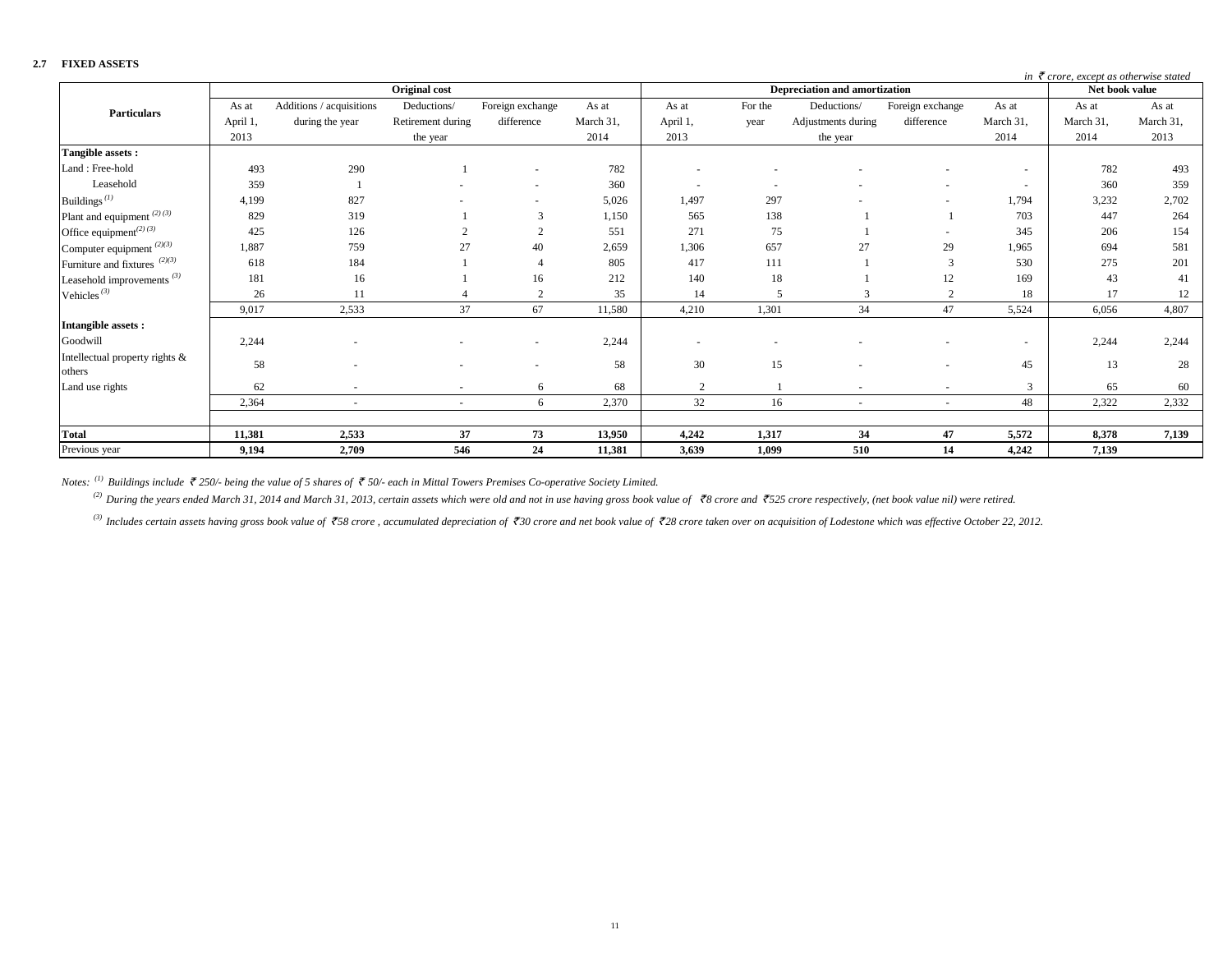Profit / (loss) on disposal of fixed assets during the year ended March 31, 2014 and March 31, 2013 is less than  $\bar{\tau}$ 1 crore and  $\bar{\tau}$ 1 crore respectively.

The Company has entered into lease-cum-sale agreements to acquire certain properties. In accordance with the terms of some of these agreements, the Company has the option to purchase the properties on expiry of the lease period. The Company has already paid 99% of the value of the properties at the time of entering into the lease-cum-sale agreements with the balance payable at the time of purchase. These amounts are disclosed as 'Land - leasehold' under 'Tangible assets' in the financial statements.

# **2.8 LEASES**

# **Obligations on long-term, non-cancelable operating leases**

The lease rentals charged during the year and the maximum obligations on long-term, non-cancelable operating leases payable as per the rentals stated in the respective agreements are as follows:

|                                                 |                      | in $\bar{\tau}$ crore |
|-------------------------------------------------|----------------------|-----------------------|
| <b>Particulars</b>                              | Year ended March 31. |                       |
|                                                 | 2014                 | 2013                  |
| Lease rentals recognized during the year        | 319                  | 249                   |
|                                                 |                      | in $\bar{\tau}$ crore |
|                                                 | As at March 31,      |                       |
| Lease obligations payable                       | 2014                 | 2013                  |
| Within one year of the balance sheet date       | 251                  | 212                   |
| Due in a period between one year and five years | 563                  | 440                   |
| Due after five years                            | 288                  | 113                   |

The operating lease arrangements, are renewable on a periodic basis and for most of the leases extend upto a maximum of ten years from their respective dates of inception and relate to rented premises. Some of these lease agreements have price escalation clauses.

# **2.9 INVESTMENTS**

| 4.7 ил у во нивели в                                                          | in $\bar{\tau}$ crore, except as otherwise stated |                                  |
|-------------------------------------------------------------------------------|---------------------------------------------------|----------------------------------|
| <b>Particulars</b>                                                            | As at March 31,                                   |                                  |
|                                                                               | 2014                                              | 2013                             |
| <b>Non-current investments</b><br>Long term investments - at cost             |                                                   |                                  |
| <b>Others (unquoted)</b> (refer to note 2.9.1)                                |                                                   |                                  |
| Investments in equity instruments                                             | 6                                                 | 6                                |
| Less: Provision for equity investments                                        | $\overline{2}$<br>$\boldsymbol{4}$                | $\overline{2}$<br>$\overline{4}$ |
| Others (quoted)                                                               |                                                   |                                  |
| Investments in Tax Free Bonds (refer to 2.9.2)                                | 1,300                                             | 373                              |
| Investment in Government Bonds (refer to 2.9.2)                               | 3                                                 |                                  |
|                                                                               | 1.303                                             | 373                              |
| <b>Total Non-current investments</b>                                          | 1,307                                             | 377                              |
| <b>Current investments</b>                                                    |                                                   |                                  |
| <b>Current portion of Long term investments</b><br><b>Ouoted</b>              |                                                   |                                  |
| Fixed Maturity Plans (refer to note 2.9.3)                                    | 143                                               |                                  |
|                                                                               | 143                                               |                                  |
| Current investments – at the lower of cost and fair value<br><b>Unquoted</b>  |                                                   |                                  |
| Liquid mutual fund units (refer to note 2.9.4)                                | 2,051                                             | 1,739                            |
| Certificates of deposit (refer to note 2.9.4)                                 | 830                                               |                                  |
|                                                                               | 2.881                                             | 1,739                            |
| <b>Total Current investments</b>                                              | 3,024                                             | 1,739                            |
| <b>Total Investments</b>                                                      | 4,331                                             | 2,116                            |
| Aggregate amount of quoted investments excluding interest accrued but not due | 1,446                                             | 373                              |
| of ₹48 crore included under Note 2.14 Short term Loans and advances           |                                                   |                                  |
| Market value of quoted investments                                            | 1,391                                             | 387                              |
| Aggregate amount of unquoted investments                                      | 2,887                                             | 1,745                            |
| Aggregate amount of provision made for non-current unquoted investments       | $\overline{2}$                                    | 2                                |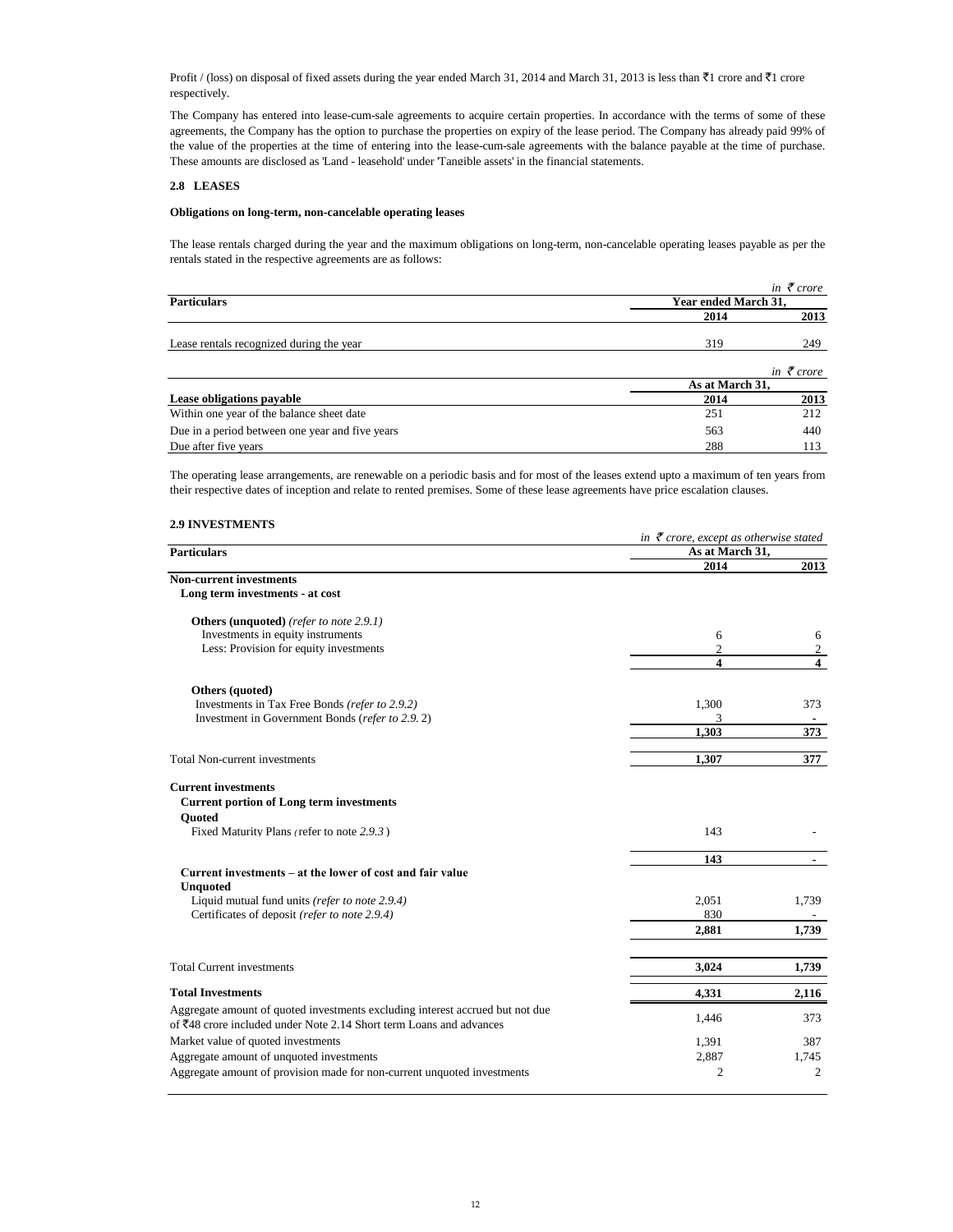# **2.9.1 Details of Investments**

The details of non-current other investments in equity instruments as at March 31, 2014 and March 31, 2013 are as follows:

|                                                                                                         |                       | in $\bar{\tau}$ crore |  |
|---------------------------------------------------------------------------------------------------------|-----------------------|-----------------------|--|
| <b>Particulars</b>                                                                                      | As at                 |                       |  |
|                                                                                                         | <b>March 31, 2014</b> | <b>March 31, 2013</b> |  |
| OnMobile Systems Inc., (formerly Onscan Inc.) USA                                                       |                       |                       |  |
| $21,54,100$ ( $21,54,100$ ) common stock at USD 0.4348 each, fully paid, par value USD 0.001 each       | 4                     |                       |  |
| Merasport Technologies Private Limited                                                                  |                       |                       |  |
| 2,420 (2,420) equity shares at ₹ 8,052/- each, fully paid, par value ₹ 10/- each                        | $\overline{c}$        |                       |  |
| Global Innovation and Technology Alliance                                                               |                       |                       |  |
| 5,000 (5,000) equity shares at $\bar{\xi}$ 1,000/- each, fully paid, par value $\bar{\xi}$ 1,000/- each |                       |                       |  |
|                                                                                                         | -6                    | h                     |  |
| Less: Provision for investment                                                                          |                       |                       |  |
|                                                                                                         | 4                     |                       |  |

# **2.9.2 Details of Investments in Tax Free Bonds & Government Security Bond**

| The balances held in tax free bonds as at March 31, 2014 and March 31, 2013 is as follows: |                |                      |        |                      | in $\bar{\tau}$ crore |
|--------------------------------------------------------------------------------------------|----------------|----------------------|--------|----------------------|-----------------------|
| <b>Particulars</b>                                                                         |                | As at March 31, 2014 |        | As at March 31, 2013 |                       |
|                                                                                            | Face Value ₹   | <b>Units</b>         | Amount | <b>Units</b>         | Amount                |
| 7.34% Indian Railway Finance Corporation                                                   |                |                      |        |                      |                       |
| Limited Bonds 19FEB2028                                                                    | $1,000/-$      | 21,00,000            | 211    | 20,00,000            | 201                   |
| 8.30% National Highways Authority of India                                                 |                |                      |        |                      |                       |
| <b>Bonds 25JAN2027</b>                                                                     | $1.000/-$      | 5,00,000             | 53     | 5,00,000             | 53                    |
| 7.18% Indian Railway Finance Corporation                                                   |                |                      |        |                      |                       |
| Limited Bonds 19FEB2023                                                                    | $1,000/-$      | 20,00,000            | 201    |                      |                       |
| 8.46% India Infrastructure Finance Company                                                 |                |                      |        |                      |                       |
| Limited Bonds 30AUG2028                                                                    | $10,00,000/$ - | 2,000                | 200    |                      |                       |
| 8.46% Power Finance Corporation Limited                                                    |                |                      |        |                      |                       |
| Bonds 30AUG2028                                                                            | $10,00,000/$ - | 1,500                | 150    |                      |                       |
| 8.35% National Highways Authority of India                                                 |                |                      |        |                      |                       |
| <b>Bonds 22NOV2023</b>                                                                     | $10,00,000/$ - | 1,500                | 150    |                      |                       |
| 8.26% India Infrastructure Finance Company                                                 |                |                      |        |                      |                       |
| Limited Bonds 23AUG28                                                                      | $10,00,000/$ - | 1,000                | 100    |                      |                       |
| 8.10% Indian Railway Finance Corporation                                                   |                |                      |        |                      |                       |
| Limited Bonds 23FEB2027                                                                    | $1.000/-$      | 5,00,000             | 54     | 5.00.000             | 54                    |
| 8.54% Power Finance Corporation Limited                                                    |                |                      |        |                      |                       |
| <b>Bonds 16NOV2028</b>                                                                     | $1,000/-$      | 5,00,000             | 50     |                      |                       |
| 8.48% India Infrastructure Finance Company                                                 |                |                      |        |                      |                       |
| Limited Bonds 05SEP2028                                                                    | 10,00,000/-    | 450                  | 45     |                      |                       |
| 7.93% Rural Electrification Corporation                                                    |                |                      |        |                      |                       |
| Limited Bonds 27MAR2022                                                                    |                |                      |        |                      |                       |
|                                                                                            | $1,000/-$      | 2,00,000             | 21     |                      |                       |
| 8.20% Power Finance Corporation Limited                                                    |                |                      |        |                      | 50                    |
| <b>Bonds 2022</b>                                                                          | $1,000/-$      | 5,00,000             | 50     | 5,00,000             |                       |
| 8.00% Indian Railway Finance Corporation                                                   |                |                      |        |                      |                       |
| Limited Bonds 2022                                                                         | $1.000/-$      | 1.50,000             | 15     | 1,50,000             | 15                    |
|                                                                                            |                | 64,56,450            | 1,300  | 36,50,000            | 373                   |

The balance held in Government Security Bond as at March 31, 2014 and March 31, 2013 is as follows:

| The canalely here in Octoninion peemity Done as activities for the more wind the context of the concert of |              |                      |        |                             | in $\zeta$ crore |
|------------------------------------------------------------------------------------------------------------|--------------|----------------------|--------|-----------------------------|------------------|
| <b>Particulars</b>                                                                                         |              | As at March 31, 2014 |        | <b>As at March 31, 2013</b> |                  |
|                                                                                                            | Face Value ₹ | Units                | Amount | Units                       | Amount           |
| Philippine Government RPGB 1 5/8                                                                           | 34           | 2,00,000             |        |                             |                  |
|                                                                                                            |              | 2.00.000             |        |                             |                  |

# **2.9.3 Details of Investments in Fixed Maturity Plans**

| The balances held in Fixed Maturity Plan as at March 31, 2014 is as follows: |              | in $\bar{\tau}$ crore |
|------------------------------------------------------------------------------|--------------|-----------------------|
| <b>Particulars</b>                                                           | <b>Units</b> | Amount                |
| UTI - Fixed Term Income Fund Series - XVII - XIII                            | 2,50,00,000  | 25                    |
| HDFC Fixed Maturity Plans - Series 29                                        | 2,50,00,000  | 25                    |
| DSP BlackRock FMP Series 146 12M - Dir - Growth                              | 2,50,00,000  | 25                    |
| DSP Black Rock FMP Series 151 12M - Dir - Growth                             | 2,50,00,000  | 25                    |
| ICICI Prudential FMP Series 68-368 Days Plan G Direct Plan Cumulative        | 2,00,00,000  | 20                    |
| ICICI Prudential FMP Series 73-368 Days Plan D Direct Plan Cumulative        | 1,00,00,000  | 10                    |
| Birla Sun Life Interval Income Fund-Annual Plan IX-Gr-Direct                 | 1,00,00,000  | 10                    |
| Birla Sun Life Fixed Term Plan-Series KO368-Gr. Direct                       | 30,00,000    |                       |
|                                                                              | 14.30.00.000 | 143                   |

There were no balances held in Fixd Maturity Plan as at March 31, 2013.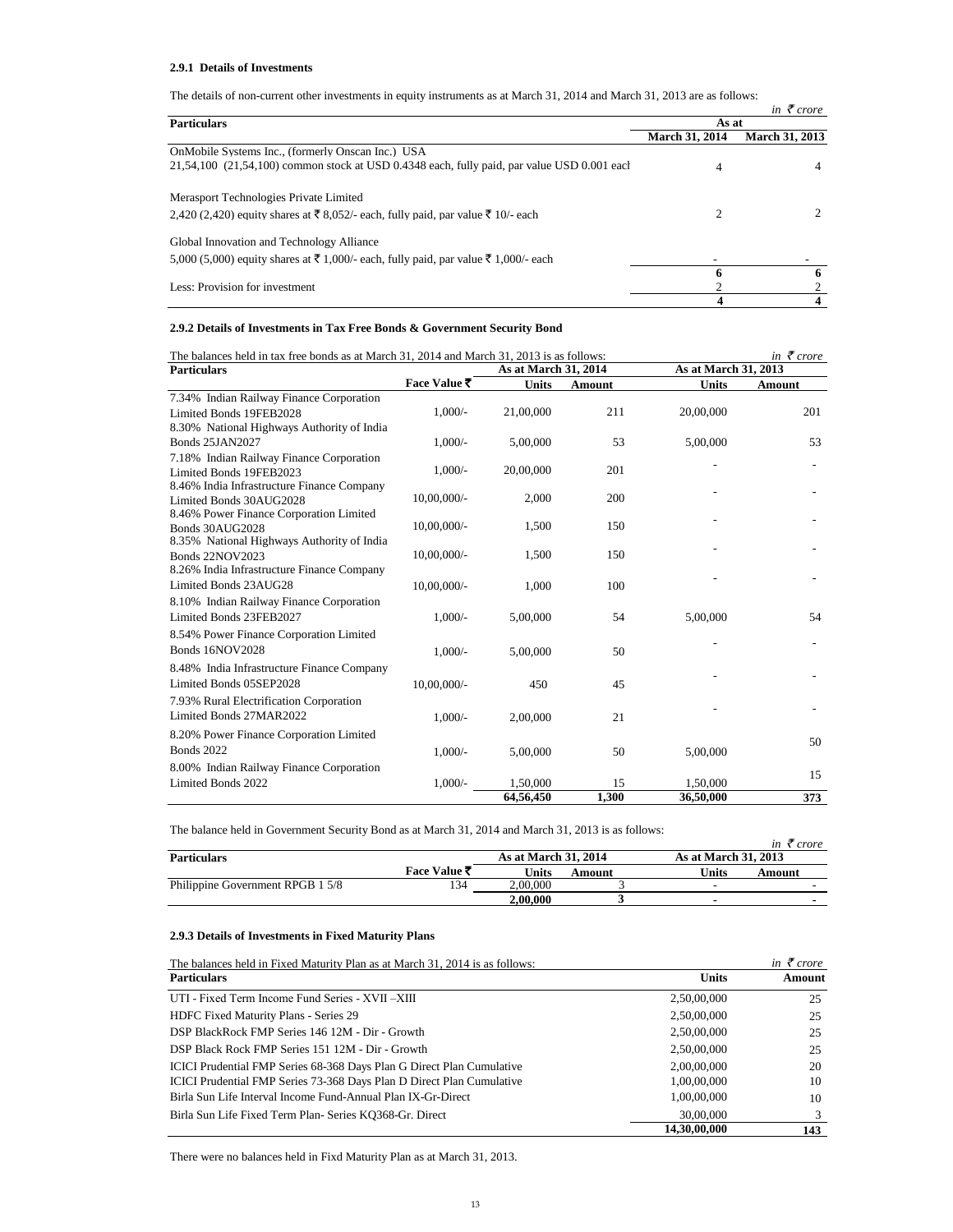**2.9.4 Details of Investments in liquid mutual fund units and certificates of deposit**

| The balances held in liquid mutual fund units as at March 31, 2014 is as follows: |                 | in $\bar{\tau}$ crore        |
|-----------------------------------------------------------------------------------|-----------------|------------------------------|
| <b>Particulars</b>                                                                | <b>Units</b>    | Amount                       |
| SBI Premier Liquid Fund - Direct Plan - Daily Dividend Reinvestment               | 19.89.646       | 200                          |
| <b>IDFC Cash Fund Daily Dividend - Direct Plan</b>                                | 28.34.797       | 284                          |
| Tata Liquid Fund Direct Plan - Daily Dividend                                     | 27.93.482       | 311                          |
| HDFC Liquid Fund-Direct Plan-Daily Dividend Reinvestment                          | 33.44.09.159    | 341                          |
| Religare Invesco Liquid Fund-Direct Plan Daily Dividend                           | 13.251          |                              |
| Reliance Liquidity Fund-Direct Plan Daily Dividend Reinvestment Option            | 35.45.234       | 355                          |
| L & T Liquid Fund Direct Plan - Daily Dividend Reinvestment                       | 14.82.628       | 150                          |
| UTI Liquid Cash Plan - Institutional - Direct Plan - Daily Dividend Reinvestment  | 11.78.546       | 120                          |
| Birla Sun Life Floating Rate Fund-STP-DD-Direct-Reinvestment                      | 2,49,95,687     | 250                          |
| Templeton India Treasury Management Account Super Institutional Plan - Direct     | 2.87.986        | 29                           |
| <b>ICICI</b> Prudential Liquid-Direct Plan-Daily Dividend                         | 10.43.402       | 10                           |
|                                                                                   | 37, 45, 73, 818 | 2.051                        |
| The balances held in liquid mutual fund units as at March 31, 2013 is as follows: |                 | in $\bar{\mathcal{F}}$ crore |

| The balances held in liquid mutual fund units as at March 31, 2013 is as follows: |                | in $\bar{\tau}$ crore |
|-----------------------------------------------------------------------------------|----------------|-----------------------|
| <b>Particulars</b>                                                                | <b>Units</b>   | Amount                |
| Tata Floater Fund Plan A -Daily Dividend - Direct Plan                            | 24,10,062      | 242                   |
| Kotak Liquid Scheme Plan A- Daily Dividend - Direct Plan                          | 2,77,271       | 34                    |
| Birla Sun Life Savings Fund-Daily Dividend Reinvestment - Direct Plan             | 4, 10, 12, 872 | 410                   |
| ICICI Prudential Flexible Income - Daily Dividend - Direct Plan                   | 1,22,52,481    | 130                   |
| UTI Treasury Advantage Fund - Institutional Plan - Daily Dividend - Direct Plan   | 58,42,445      | 584                   |
| DWS Ultra Short Term Fund - Institutional Plan-Daily Dividend - Direct Plan       | 17,99,62,153   | 180                   |
| Birla Sun Life Cash Plus - Daily Dividend Reinvestment - Direct Plan              | 6,96,112       | 7                     |
| Birla Sunlife AMC Ltd. - Liquid Plus                                              | 2,27,946       | $\overline{c}$        |
| <b>ICICI</b> prudencial liquid Plus                                               | 46,77,205      | 47                    |
| TATA Asset Management Ltd.- Liquid Plus                                           | 1,83,682       | 21                    |
| Reliance Mutual Fund-Liquid Plus                                                  | 3,34,060       | 34                    |
| Kotak Mutual Fund-Liquid Plus                                                     | 1,88,131       | 23                    |
| Religare Mutual Fund-Liquid Plus                                                  | 2,53,382       | 25                    |
|                                                                                   | 24,83,17,802   | 1,739                 |

The balances held in certificates of deposit as at March 31, 2014 is as follows:

| <b>Particulars</b>               | Face value $\bar{\tau}$ | <b>Units</b> | Amount |
|----------------------------------|-------------------------|--------------|--------|
| <b>Oriental Bank of Commerce</b> | $100,000/$ -            | 48,500       | 454    |
| <b>IDBI Bank Limited</b>         | $100,000/$ -            | 10,000       | 93     |
| <b>Corporation Bank</b>          | $100,000/$ -            | 8.000        | 75     |
| Union Bank of India              | $100,000/-$             | 5.000        | 46     |
| Indian Overseas Bank             | $100,000/-$             | 7.500        | 70     |
| <b>HDFC</b> Bank                 | $100,000/$ -            | 5.000        | 46     |
| Central Bank of India            | $100,000/$ -            | 2.500        | 23     |
| Vijaya                           | $100,000/$ -            | 2.500        | 23     |
|                                  |                         | 89,000       | 830    |

There were no balances held in certificates of deposit as at March 31, 2013.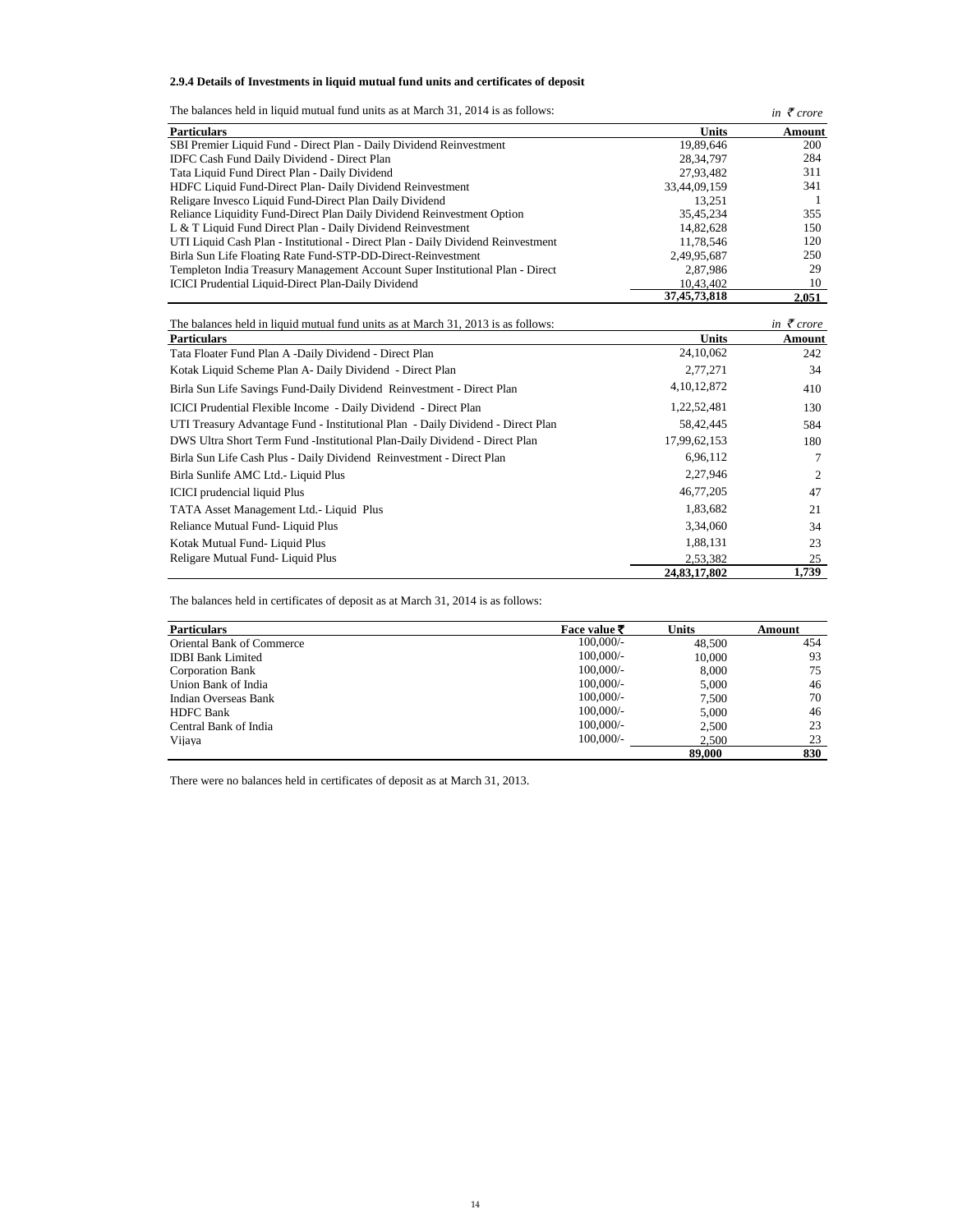# **2.10 LONG-TERM LOANS AND ADVANCES**

|                                          |                 | in $\bar{\tau}$ crore |  |
|------------------------------------------|-----------------|-----------------------|--|
| <b>Particulars</b>                       | As at March 31, |                       |  |
|                                          | 2014            | 2013                  |  |
| Unsecured, considered good               |                 |                       |  |
| Capital advances                         | 871             | 520                   |  |
| Electricity and other deposits           | 60              | 33                    |  |
| Rental deposits                          | 60              | 43                    |  |
| Other loans and advances                 |                 |                       |  |
| Advance income taxes (net of provisions) | 1,522           | 1,092                 |  |
| MAT credit entitlement                   |                 | 14                    |  |
| Prepaid expenses                         | 9               | 10                    |  |
| Loans and advances to employees          |                 |                       |  |
| Housing and other loans                  | 38              | 84                    |  |
|                                          | 2.560           | 1.796                 |  |

# **2.11 OTHER NON-CURRENT ASSETS**

|                                                           |                 | in $\bar{\tau}$ crore |  |
|-----------------------------------------------------------|-----------------|-----------------------|--|
| <b>Particulars</b>                                        | As at March 31. |                       |  |
|                                                           | 2014            | 2013                  |  |
| Others                                                    |                 |                       |  |
| Advance to gratuity trust (refer to note 2.23)            | 10              | 31                    |  |
| Restricted deposits (refer to note 2.27) <sup>(1)</sup>   | 43              | 36                    |  |
|                                                           | 53              | 67                    |  |
| $\alpha$ <sup>(1)</sup> Balance held by controlled trusts |                 |                       |  |

# **2.12 TRADE RECEIVABLES** *(1)*

|                                                                                     |                 | in $\bar{\tau}$ crore |  |
|-------------------------------------------------------------------------------------|-----------------|-----------------------|--|
| <b>Particulars</b>                                                                  | As at March 31, |                       |  |
|                                                                                     | 2014            | 2013                  |  |
| Debts outstanding for a period exceeding six months                                 |                 |                       |  |
| Unsecured                                                                           |                 |                       |  |
| Considered doubtful                                                                 | 144             | 66                    |  |
| Less: Provision for doubtful debts                                                  | 144             | 66                    |  |
| Other debts                                                                         |                 |                       |  |
| Unsecured                                                                           |                 |                       |  |
| Considered good                                                                     | 8,351           | 7,083                 |  |
| Considered doubtful                                                                 | 70              | 29                    |  |
|                                                                                     | 8,421           | 7,112                 |  |
| Less: Provision for doubtful debts                                                  | 70              | 29                    |  |
|                                                                                     | 8,351           | 7,083                 |  |
|                                                                                     | 8.351           | 7,083                 |  |
| $\alpha$ <sup>(1)</sup> Includes dues from companies where directors are interested | 117             | 21                    |  |

### **Provision for doubtful debts**

Periodically, the Group evaluates all customer dues to the Group for collectability. The need for provisions is assessed based on various factors including collectability of specific dues, risk perceptions of the industry in which the customer operates, general economic factors, which could affect the customer's ability to settle. The Group normally provides for debtor dues outstanding for six months or longer from the invoice date, as at the Balance Sheet date. The Group pursues the recovery of the dues, in part or full.

# **2.13 CASH AND CASH EQUIVALENTS**

|                                                                      |                 | in $\bar{\tau}$ crore |
|----------------------------------------------------------------------|-----------------|-----------------------|
| <b>Particulars</b>                                                   | As at March 31, |                       |
|                                                                      | 2014            | 2013                  |
| Cash on hand                                                         |                 |                       |
| Balances with banks                                                  |                 |                       |
| In current and deposit accounts                                      | 22,342          | 18.728                |
| Others                                                               |                 |                       |
| Deposits with financial institutions                                 | 3.608           | 3,104                 |
|                                                                      | 25,950          | 21,832                |
| Balances with banks in unpaid dividend accounts                      |                 |                       |
| Deposit accounts with more than 12 months maturity                   | 182             | 181                   |
| Balances with banks held as margin money deposits against guarantees | 200             | 189                   |

Cash and cash equivalents as of March 31, 2014 and March 31, 2013 include restricted cash and bank balances of  $\overline{3}38$  crore and  $\overline{3}305$ crore, respectively. The restrictions are primarily on account of cash and bank balances held as margin money deposits against guarantees, cash and bank balances held by irrevocable trusts controlled by the company and unclaimed dividends.

The deposits maintained by the Group with banks and financial institutions comprise of time deposits, which can be withdrawn by the Group at any point without prior notice or penalty on the principal.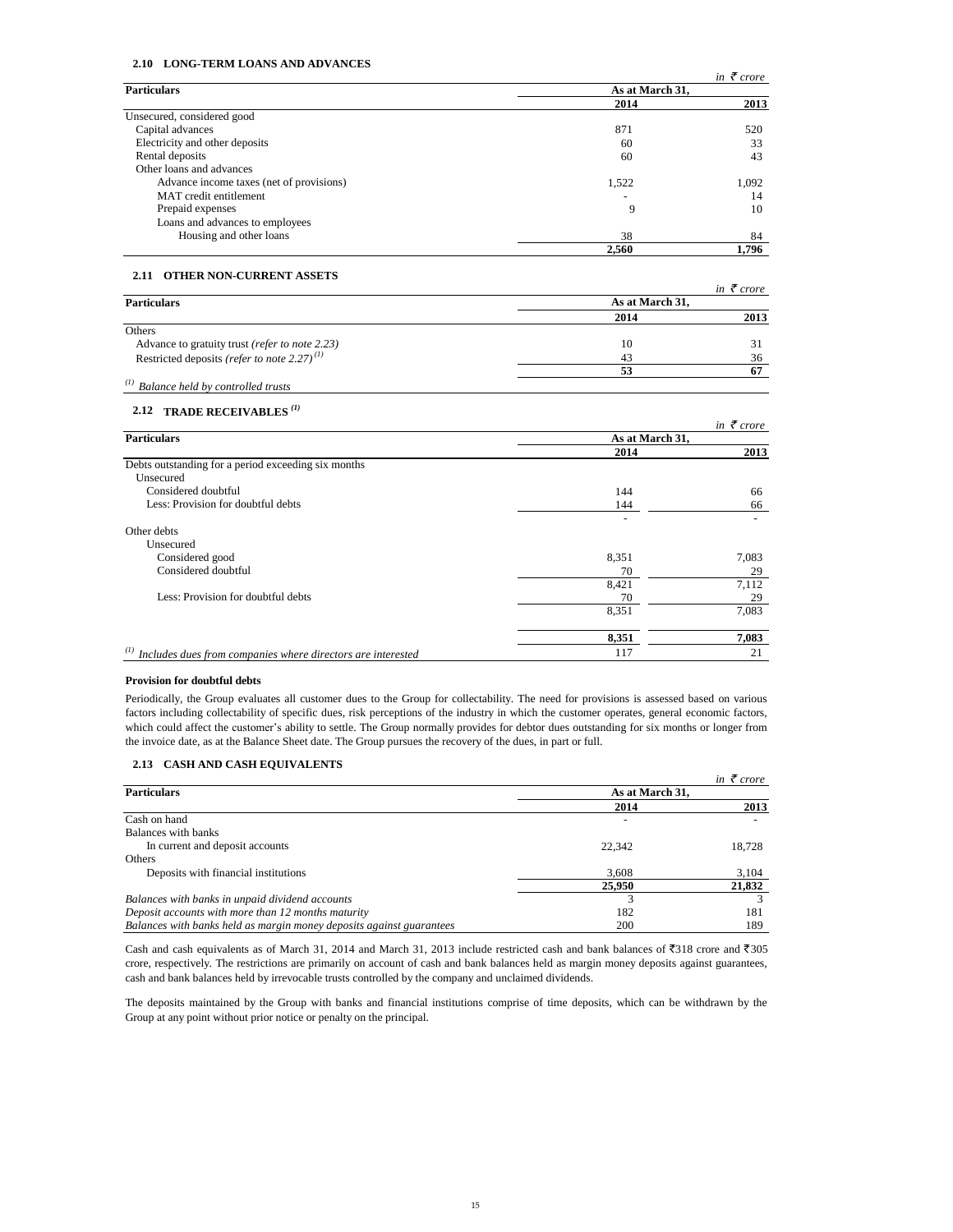The details of balances as on Balance Sheet dates with banks are as follows:

|                                                                                                     |                         | in $\bar{\tau}$ crore          |
|-----------------------------------------------------------------------------------------------------|-------------------------|--------------------------------|
| Particulars                                                                                         | As at March 31,<br>2014 | 2013                           |
| In current accounts                                                                                 |                         |                                |
| ANZ Bank, Taiwan                                                                                    | 1                       | 2                              |
| Bank of America, Mexico                                                                             | $\overline{4}$<br>713   | $\overline{4}$<br>904          |
| Bank of America, USA<br>Bank Zachodni WBK S.A.                                                      |                         | 3                              |
| Barclays Bank, UK                                                                                   | 112                     | 12                             |
| Bonz Bank, Australia                                                                                | 2                       |                                |
| China Merchants Bank, China                                                                         | $\mathfrak{2}$          | $\mathbf{1}$                   |
| China Merchants Bank, China (in U.S. Dollar account)                                                | 2<br>5                  |                                |
| CIC Bank, France<br>Citibank EEFC, India (U.S. Dollar account)                                      |                         | 111                            |
| Citibank N.A., Czech Republic                                                                       | 1                       | 2                              |
| Citibank NA, Australia                                                                              | 78                      | 174                            |
| Citibank NA, Brazil                                                                                 | 36                      | 14                             |
| Citibank NA, China                                                                                  | 51                      | 46                             |
| Citibank NA, China (U.S. Dollar account)<br>Citibank NA, Costa Rica                                 | 1                       | 1<br>1                         |
| Citibank NA, Czech Republic (Euro account)                                                          |                         | $\overline{4}$                 |
| Citibank NA, Czech Republic (U.S. Dollar account)                                                   | 1                       | $\overline{c}$                 |
| Citibank NA, India                                                                                  | 2                       | 14                             |
| Citibank NA, Japan                                                                                  | 11                      | 16                             |
| Citibank NA, New Zealand<br>Citibank NA, Singapore                                                  | 2<br>4                  |                                |
| Citibank NA, South Africa                                                                           | $\overline{4}$          | $\mathbf{1}$                   |
| Citibank NA, Thailand                                                                               | 1                       | $\mathbf{1}$                   |
| Commerzbank, Germany                                                                                | 7                       | 8                              |
| Deutsche Bank, Belgium                                                                              | 12                      | 10                             |
| Deutsche Bank, Czech Republic                                                                       | 2<br>8                  | 3<br>5                         |
| Deutsche Bank, Czech Republic (Euro account)<br>Deutsche Bank, Czech Republic (U.S. Dollar account) | 14                      | $\overline{c}$                 |
| Deutsche Bank, France                                                                               | 5                       | 5                              |
| Deutsche Bank, Germany                                                                              | 33                      | 14                             |
| Deutsche Bank, India                                                                                | 8                       | 11                             |
| Deutsche Bank, Netherlands                                                                          | 17                      | 11                             |
| Deutsche Bank, Philippines<br>Deutsche Bank, Philippines (U.S. Dollar account)                      | 6<br>29                 | 3<br>1                         |
| Deutsche Bank, Poland                                                                               | $\mathbf{1}$            | 12                             |
| Deutsche Bank, Poland (Euro account)                                                                |                         | $\overline{c}$                 |
| Deutsche Bank, Russia                                                                               | 2                       | 1                              |
| Deutsche Bank, Russia (USD account)                                                                 | 13                      | $\mathbf{1}$                   |
| Deutsche Bank, Singapore                                                                            | 10<br>3                 | $\mathbf{1}$<br>$\overline{c}$ |
| Deutsche Bank, Spain<br>Deutsche Bank, Switzerland                                                  | 3                       | $\mathbf{1}$                   |
| Deutsche Bank, Switzerland (USD account)                                                            | 2                       |                                |
| Deutsche Bank, Transze                                                                              |                         | 1                              |
| Deutsche Bank, United Kingdom                                                                       | 74                      | 70                             |
| Deutsche Bank-EEFC (Australian Dollar account)                                                      | 8<br>8                  | 21                             |
| Deutsche Bank-EEFC (Euro account)<br>Deutsche Bank-EEFC (Swiss Franc account)                       | $\mathbf{1}$            | 2                              |
| Deutsche Bank-EEFC (U.S. Dollar account)                                                            | 64                      | 64                             |
| Deutsche Bank-EEFC (United Kingdom Pound Sterling account)                                          | 11                      |                                |
| HSBC Bank, Brazil                                                                                   | 3                       | 2                              |
| ICICI Bank, India                                                                                   | 36                      | 50<br>$\overline{2}$           |
| ICICI Bank-EEFC (Euro account)<br>ICICI Bank-EEFC (U.S. Dollar account)                             | 1<br>16                 | 13                             |
| ICICI Bank-EEFC (United Kingdom Pound Sterling account)                                             | $\mathbf{1}$            | 6                              |
| ING, Belgium                                                                                        | 3                       | 2                              |
| Landbouwkrediet, Belgium                                                                            |                         | 1                              |
| Nordbanken, Sweden                                                                                  | 17<br>4                 | $\sqrt{2}$<br>3                |
| Punjab National Bank<br>Raiffeisen Bank, Romania                                                    | 1                       |                                |
| RBS, Denmark                                                                                        |                         | 1                              |
| Royal Bank of Canada, Canada                                                                        | 22                      | 15                             |
| Royal Bank Scotland, China                                                                          | 38                      | 52                             |
| Royal Bank Scotland, China (U.S. Dollar account)                                                    | 6                       | $\overline{4}$                 |
| Shanghai Pudong Development Bank, China<br>Standard Chartered, Argentina                            | 1<br>1                  | 1                              |
| State Bank of India, India                                                                          | 9                       |                                |
| The Bank of Tokyo-Mitsubishi UFJ, Ltd., Japan                                                       |                         | $\mathbf{1}$                   |
| UBS AG (U.S. Dollar Account)                                                                        | 1                       |                                |
| UBS AG, Switzerland                                                                                 | 5                       | $\mathbf{1}$                   |
| UBS AG, Switzerland (Euro Account)<br>Westpac, Australia                                            | $\mathbf{1}$<br>5       |                                |
|                                                                                                     | 1,545                   | 1,722                          |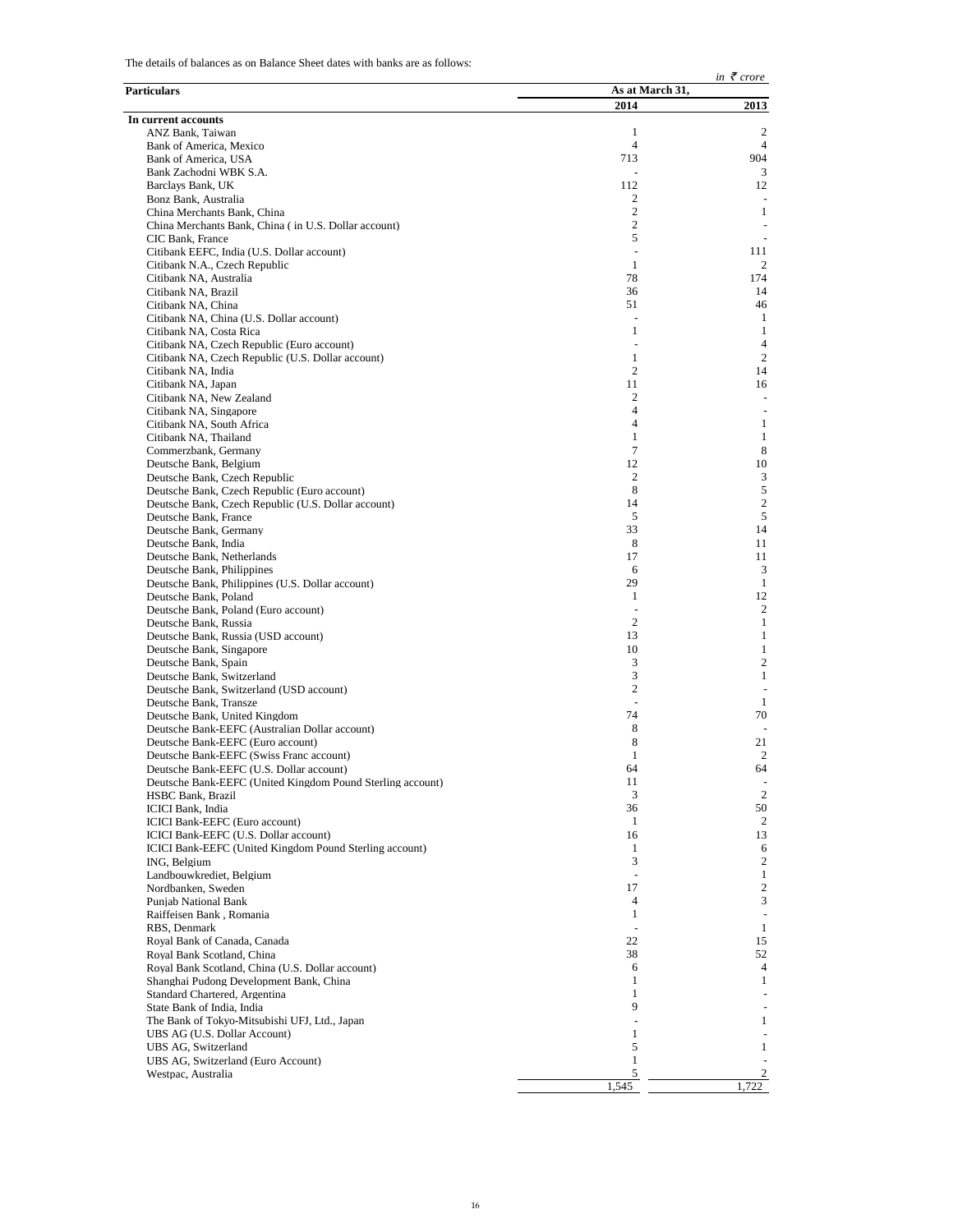|                                                                       |                                  | in $\bar{\tau}$ crore          |
|-----------------------------------------------------------------------|----------------------------------|--------------------------------|
| <b>Particulars</b>                                                    | As at March 31,<br>2014          | 2013                           |
| In deposit accounts                                                   |                                  |                                |
| <b>ANZ Bank</b>                                                       |                                  | 6                              |
| Allahabad Bank                                                        | 1,011                            | 275                            |
| Andhra Bank                                                           | 753                              | 704                            |
| Axis Bank<br>Bank of America, Mexico                                  | 1,080                            | 1,060<br>15                    |
| <b>Bank of Baroda</b>                                                 | 2,205                            | 1,919                          |
| Bank of India                                                         | 2,541                            | 1,891                          |
| Canara Bank                                                           | 2,211                            | 2,056                          |
| Central Bank of India                                                 | 1,555                            | 1,262                          |
| Citibank N.A., China<br><b>Corporation Bank</b>                       | 19<br>1,134                      | 79<br>779                      |
| Deutsche Bank, Poland                                                 | 125                              | 55                             |
| Federal Bank                                                          |                                  | 25                             |
| <b>ICICI</b> Bank                                                     | 2,999                            | 2,597                          |
| <b>IDBI</b> Bank                                                      | 1,713                            | 995                            |
| <b>Indusind Bank</b>                                                  | 25                               |                                |
| <b>ING Vysya Bank</b>                                                 | 200                              | 88                             |
| Indian Overseas Bank<br>Jammu and Kashmir Bank                        | 718<br>25                        | 441<br>25                      |
| Kotak Mahindra Bank                                                   | 25                               | 280                            |
| National Australia Bank Limited, Australia                            | 91                               | 7                              |
| Nordbanken, Sweden                                                    | $\overline{\phantom{a}}$         | $\mathbf{1}$                   |
| <b>Oriental Bank of Commerce</b>                                      | 91                               | 824                            |
| <b>Punjab National Bank</b>                                           | 80                               |                                |
| Ratnakar Bank                                                         | $\sim$                           | 5                              |
| State Bank of Hyderabad<br>South Indian Bank                          | 25                               | 700<br>65                      |
| Syndicate Bank                                                        | 863                              | $\overline{\phantom{a}}$       |
| Union Bank of India                                                   | 20                               | 80                             |
| Vijaya Bank                                                           | 855                              | 380                            |
| Yes Bank                                                              | 230                              | 200                            |
|                                                                       | 20,594                           | 16,814                         |
| In unpaid dividend accounts<br>HDFC Bank - Unclaimed dividend account |                                  |                                |
| ICICI bank - Unclaimed dividend account                               | $\mathbf{1}$<br>$\boldsymbol{2}$ | $\mathbf{1}$<br>$\mathfrak{2}$ |
|                                                                       | 3                                | 3                              |
| In margin money deposits against guarantees                           |                                  |                                |
| Canara Bank                                                           | 142                              | 130                            |
| <b>ICICI</b> bank                                                     |                                  | $\mathbf{1}$                   |
| State Bank of India                                                   | 58<br>200                        | 58<br>189                      |
| Deposits with financial institutions                                  |                                  |                                |
| <b>HDFC</b> Limited                                                   | 3,608                            | 3,104                          |
|                                                                       | 3.608                            | 3,104                          |
| Total cash and cash equivalents as per Balance Sheet                  | 25,950                           | 21,832                         |
|                                                                       |                                  |                                |
| 2.14 SHORT-TERM LOANS AND ADVANCES                                    |                                  |                                |
| <b>Particulars</b>                                                    | As at March 31,                  | in $\bar{\tau}$ crore          |
|                                                                       | 2014                             | 2013                           |
| Unsecured, considered good                                            |                                  |                                |
| Others                                                                |                                  |                                |
| Advances<br>Prepaid expenses                                          | 116                              | 79                             |
| For supply of goods and rendering of services                         | 92                               | 59                             |
| Withholding and other taxes receivable                                | 1,052                            | 800                            |
| Others                                                                | 12                               | 16                             |
|                                                                       | 1,272                            | 954                            |
| Restricted deposits (refer to note 2.27)                              | 979                              | 762                            |
| Unbilled revenues                                                     | 2.810                            | 2.435                          |
| MAT credit entitlement                                                | 16                               | 23                             |
| Interest accrued but not due                                          | 98                               | 100                            |
| Loans and advances to employees                                       |                                  |                                |
| Housing and other loans<br>Salary advances                            | 71<br>137                        | 2<br>137                       |
| Electricity and other deposits                                        | 10                               | 34                             |
| Rental deposits                                                       | 10                               | 24                             |
| Premiums held in trust <sup>(1)</sup>                                 | 135                              | 117                            |
| Mark-to-market forward and options contracts                          | 215                              | 101                            |
|                                                                       | 5,753                            | 4,689                          |
| Unsecured, considered doubtful                                        |                                  |                                |
| Loans and advances to employees                                       | 8                                | 6                              |
| Less: Provision for doubtful loans and advances to employees          | 5,761                            | 4,695<br>6                     |
|                                                                       | 5,753                            | 4,689                          |

*(1)Represent premiums collected from policyholders and payable to insurance providers by a service provider maintaining the amounts in fiduciary capacity*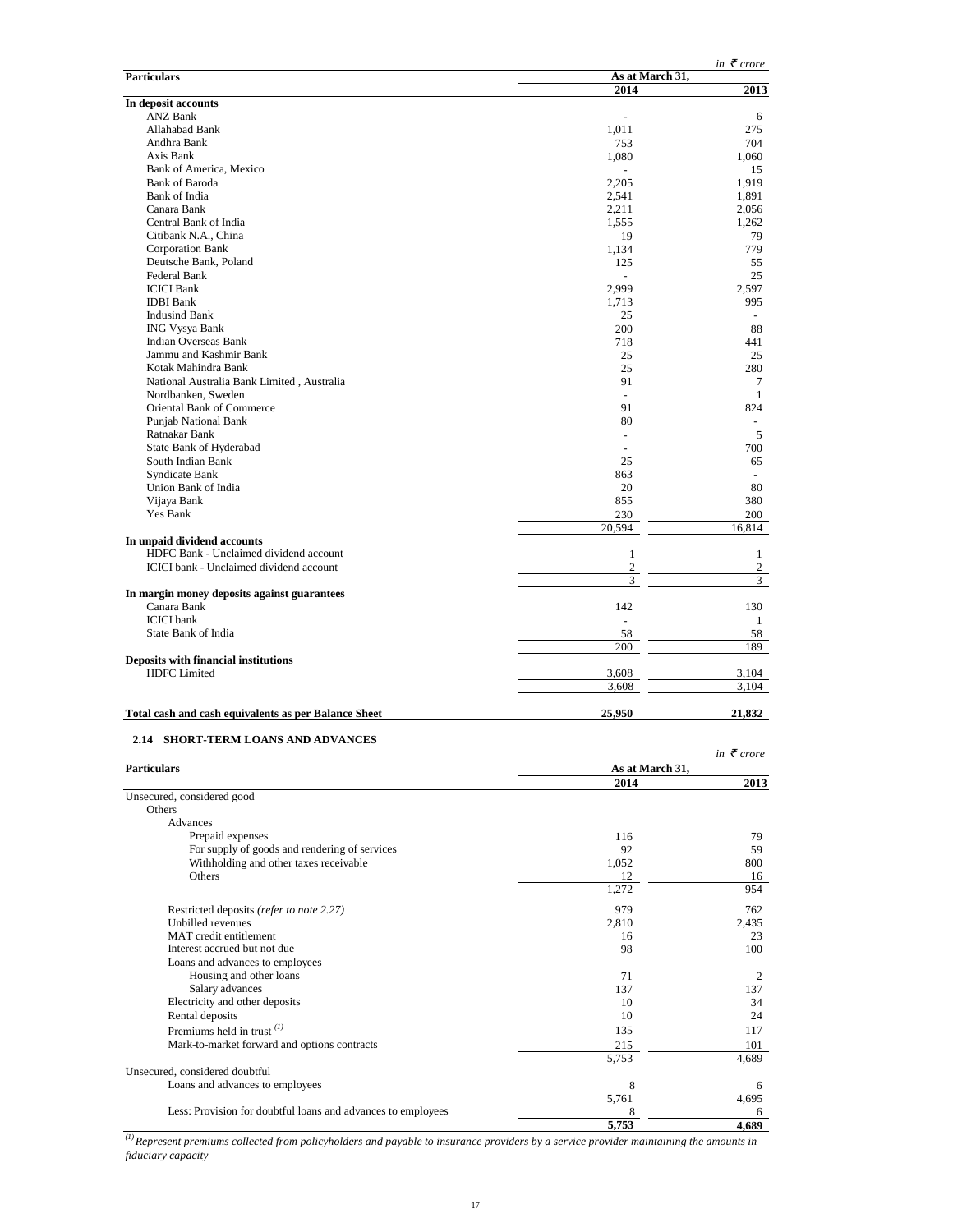# **2.15 INCOME FROM SOFTWARE SERVICES AND PRODUCTS**

|                               |                      | in $\zeta$ crore |
|-------------------------------|----------------------|------------------|
| <b>Particulars</b>            | Year ended March 31. |                  |
|                               | 2014                 | 2013             |
| Income from software services | 48.305               | 38.726           |
| Income from software products | 1.828                | 1.626            |
|                               | 50.133               | 40.352           |

# **2.16 OTHER INCOME**

| 2.16 OTHER INCOME                                    |                      |                       |
|------------------------------------------------------|----------------------|-----------------------|
|                                                      |                      | in $\bar{\tau}$ crore |
| <b>Particulars</b>                                   | Year ended March 31. |                       |
|                                                      | 2014                 | 2013                  |
| Interest received on deposits with banks and others  | 2.226                | 1.797                 |
| Dividend received on investment in mutual fund units | 154                  | 225                   |
| Gains / (losses) on foreign currency, net            | 222                  | 256                   |
| Miscellaneous income, net                            | 62                   |                       |
|                                                      | 2.664                | 2.365                 |

# **2.17 EXPENSES**

|                                                          | in $\bar{\tau}$ crore |                       |  |
|----------------------------------------------------------|-----------------------|-----------------------|--|
| <b>Particulars</b>                                       | Year ended March 31,  |                       |  |
|                                                          | 2014                  | 2013                  |  |
| Employee benefit expenses                                |                       |                       |  |
| Salaries and bonus including overseas staff expenses     | 28,194                | 22,033                |  |
| Contribution to provident and other funds                | 529                   | 455                   |  |
| Staff welfare                                            | 108                   | 77                    |  |
|                                                          | 28,831                | 22,565                |  |
| Travel expenses                                          |                       |                       |  |
| Overseas travel expenses                                 | 1,570                 | 1,384                 |  |
| Travelling and conveyance                                | 127<br>1.697          | 125                   |  |
|                                                          |                       | 1.509                 |  |
| Cost of software packages and others                     |                       |                       |  |
| For own use                                              | 788                   | 629                   |  |
| Third party items bought for service delivery to clients | 194                   | 148                   |  |
|                                                          | 982                   | 777                   |  |
| Communication expenses                                   | 277                   |                       |  |
| Telephone charges                                        |                       | 236                   |  |
| Communication expenses                                   | 163<br>440            | 125                   |  |
|                                                          |                       | 361                   |  |
|                                                          |                       | in $\bar{\tau}$ crore |  |
| <b>Particulars</b>                                       | Year ended March 31,  |                       |  |
|                                                          | 2014                  | 2013                  |  |
| Other expenses                                           |                       |                       |  |
| Office maintenance                                       | 385                   | 316                   |  |
| Power and fuel                                           | 219                   | 215                   |  |
| <b>Brand building</b>                                    | 88                    | 95                    |  |
| Rent                                                     | 319                   | 249                   |  |
| Rates and taxes, excluding taxes on income               | 101                   | 79                    |  |
| Repairs to building                                      | 40                    | 39                    |  |
| Repairs to plant and machinery                           | 46                    | 44                    |  |
| Computer maintenance                                     | 108                   | 84                    |  |
| Consumables                                              | 30                    | 29                    |  |
| Insurance charges                                        | 52                    | 45                    |  |
| Research grants                                          | 12                    | 12                    |  |
| Marketing expenses                                       | 43                    | 37                    |  |
| Commission charges                                       | 38                    | 33                    |  |
| Printing and Stationery                                  | 19                    | 14                    |  |
| Professional membership and seminar participation fees   | 17                    | 16                    |  |
| Postage and courier                                      | 32                    | 19                    |  |
| Advertisements                                           | 2                     | 5                     |  |
| Provision for post-sales client support and warranties   | 54                    | 80                    |  |
| Commission to non-whole time directors                   | 9                     | 8                     |  |
| Freight charges                                          | $\mathbf{1}$          | 1                     |  |
| Provision for bad and doubtful debts and advances        | 142                   | 38                    |  |
| Books and periodicals                                    | 4                     | 3                     |  |
| Auditor's remuneration                                   | 5                     | 5                     |  |
| Bank charges and commission                              | 9                     | 5                     |  |
| Donations                                                | 12                    | 11                    |  |
| Recruitment and training                                 | 7                     | 8                     |  |
| Miscellaneous expenses                                   | 106                   | 67                    |  |
| Others (Refer note 2.29)                                 | 219                   |                       |  |
|                                                          | 2,119                 | 1,557                 |  |

| ---------------------- |       | in $\bar{\tau}$ crore |  |
|------------------------|-------|-----------------------|--|
| <b>Particulars</b>     |       | Year ended March 31,  |  |
|                        | 2014  | 2013                  |  |
| Current tax            |       |                       |  |
| Income taxes           | 4,308 | 3,518                 |  |
| Deferred taxes         | (236) | (148)                 |  |
|                        | 4.072 | 3,370                 |  |

Income tax expense for the year ended March 31, 2014 and March 31, 2013 is net of reversal of provisions of  $\overline{2}2$  crore and  $\overline{3}8$  crore pertaining to earlier periods.

# **Income taxes**

The provision for taxation includes tax liabilities in India on the Company's global income as reduced by exempt incomes and any tax liabilities arising overseas on income sourced from those countries. Infosys' operations are conducted through Software Technology Parks ('STPs') and Special Economic Zones ('SEZs'). Income from STPs were tax exempt for the earlier of 10 years commencing from the fiscal year in which the unit commences software development, or March 31, 2011. Income from SEZs is fully tax exempt for the first 5 years, 50% exempt for the next 5 years and 50% exempt for another 5 years subject to fulfilling certain conditions.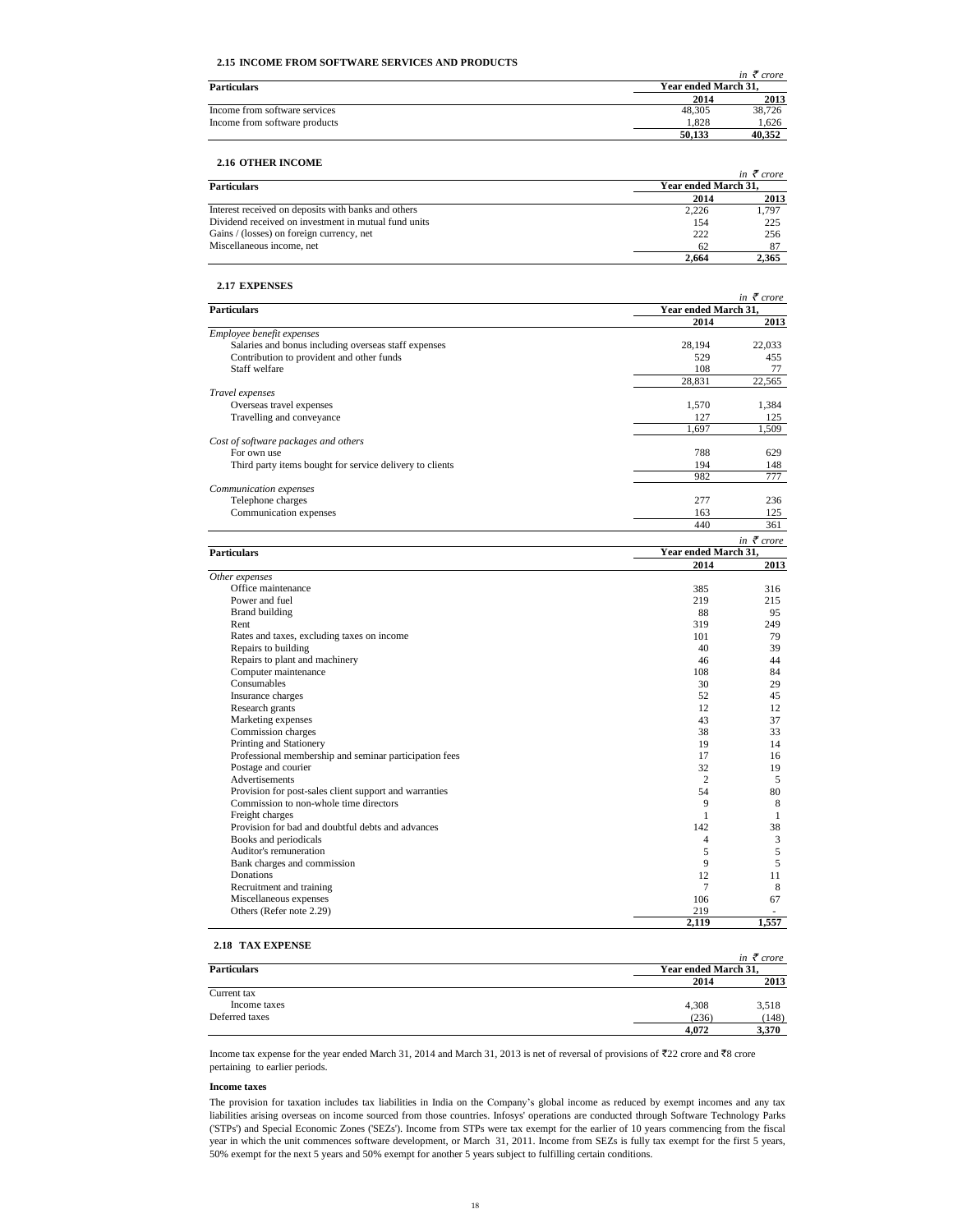# **2.19 CONTINGENT LIABILITIES AND COMMITMENTS (TO THE EXTENT NOT PROVIDED FOR)**

|                                                                                   |            |                       |                 | in $\bar{\tau}$ crore |
|-----------------------------------------------------------------------------------|------------|-----------------------|-----------------|-----------------------|
| <b>Particulars</b>                                                                |            |                       | As at March 31, |                       |
|                                                                                   |            | 2014                  |                 | 2013                  |
| <b>Contingent liabilities:</b>                                                    |            |                       |                 |                       |
| Outstanding guarantees and counter guarantees to various banks, in respect of the |            |                       |                 |                       |
| guarantees given by those banks in favour of various government authorities and   |            | 37                    |                 | 19                    |
| others                                                                            |            |                       |                 |                       |
| Claims against the Company, not acknowledged as debts $^{(1)}$                    |            | 182                   |                 | 535                   |
| [Net of amount paid to statutory authorities ₹1,745 crore (₹1,114 crore)]         |            |                       |                 |                       |
| <b>Commitments:</b>                                                               |            |                       |                 |                       |
| Estimated amount of unexecuted capital contracts                                  |            |                       |                 |                       |
| (net of advances and deposits)                                                    |            | 1,363                 |                 | 1,696                 |
|                                                                                   | in million | in $\bar{\tau}$ crore | in million      | in $\bar{\tau}$ crore |
| Forward contracts outstanding                                                     |            |                       |                 |                       |
| In USD                                                                            | 751        | 4,500                 | 851             | 4,621                 |
| In Euro                                                                           | 64         | 531                   | 62              | 431                   |
| In GBP                                                                            | 77         | 772                   | 65              | 537                   |
| In AUD                                                                            | 75         | 415                   | 70              | 396                   |
| Options outstanding                                                               |            |                       |                 |                       |
| In USD                                                                            | 20         | 120                   |                 |                       |
|                                                                                   |            | 6,338                 |                 | 5,985                 |

 $^{(1)}$  Claims against the company not acknowledged as debts include demands from the Indian Income tax authorities for payment of additional tax of ₹1,548 crore (₹1,088 crore), including interest of ₹430 crore (₹313 crore) upon completion of their tax review for fiscal 2006, fiscal 2007, fiscal 2008 and fiscal 2009. These income tax demands are mainly on account of disallowance of a portion of the deduction claimed by the company under Section 10A of the Income Tax Act. The deductible amount is determined by the ratio of export turnover to total turnover. The disallowance arose from certain expenses incurred in foreign currency being reduced from export turnover but not reduced from total turnover. The tax demand for fiscal 2007, fiscal 2008 and fiscal 2009 also includes disallowance of portion of profit earned outside India from the STP units and disallowance of profits earned from SEZ units. The matter for fiscal 2006, fiscal 2007, fiscal 2008 and fiscal 2009 are pending before the Commissioner of Income tax (Appeals), Bangalore. The company is contesting the demand and the management including its tax advisors believes that its position will likely be upheld in the appellate process. The management believes that the ultimate outcome of these proceedings will not have a material *adverse effect on the Company's financial position and results of operations.*

As of the Balance Sheet date, the Group's net foreign currency exposures that are not hedged by a derivative instrument or otherwise is  $\overline{5}539$  crores (`1,206 crore as at March 31, 2013).

The foreign exchange forward and option contracts mature within 12 months. The table below analyzes the derivative financial instruments into relevant maturity groupings based on the remaining period as of the balance sheet date:

|                                                      |                 | in $\bar{\tau}$ crore |
|------------------------------------------------------|-----------------|-----------------------|
| <b>Particulars</b>                                   | As at March 31. |                       |
|                                                      | 2014            | 2013                  |
| Not later than one month                             | 1,185           | 988                   |
| Later than one month and not later than three months | 2,795           | 1.794                 |
| Later than three months and not later than one year  | 2.358           | 3,203                 |
|                                                      | 6.338           | 5.985                 |

The Group recognized a loss on derivative financial instruments of  $\overline{5253}$  crore and gain of  $\overline{577}$  crore during the year ended March 31, 2014 and March 31, 2013, respectively, which is included in other income.

# **2.20 RELATED PARTY TRANSACTIONS**

List of related parties:

| <b>Name of subsidiaries</b>                                      | Country        | Holding as at March 31, |        |
|------------------------------------------------------------------|----------------|-------------------------|--------|
|                                                                  |                | 2014                    | 2013   |
| <b>Infosys BPO</b>                                               | India          | 99.98%                  | 99.98% |
| Infosys China                                                    | China          | 100%                    | 100%   |
| <b>Infosys Mexico</b>                                            | Mexico         | 100%                    | 100%   |
| <b>Infosys Sweden</b>                                            | Sweden         | 100%                    | 100%   |
| Infosys Shanghai                                                 | China          | 100%                    | 100%   |
| <b>Infosys Brazil</b>                                            | Brazil         | 100%                    | 100%   |
| Infosys Public Services, Inc.                                    | U.S.A          | 100%                    | 100%   |
| Infosys Consulting India Limited $(1)$                           | India          |                         | 100%   |
| Infosys Americas <sup><math>(2)</math></sup>                     | U.S.A          | 100%                    |        |
| Infosys BPO s. r. o <sup>(3)</sup>                               | Czech Republic | 99.98%                  | 99.98% |
| Infosys BPO (Poland) Sp Z.o.o <sup>(3)</sup>                     | Poland         | 99.98%                  | 99.98% |
| Infosys BPO S.de R.L. de.C.V $^{(3)(15)}$                        | Mexico         |                         |        |
| Infosys McCamish Systems LLC (Formerly known as McCamish Systems | <b>USA</b>     | 99.98%                  | 99.98% |
| $LLC)^{(3)}$                                                     |                |                         |        |
| Portland Group Pty Ltd <sup>(3)(4)</sup>                         | Australia      | 99.98%                  | 99.98% |
| Portland Procurement Services Pty Ltd <sup>(10)</sup>            | Australia      | 99.98%                  | 99.98% |
| Infosys Australia <sup>(5)</sup>                                 | Australia      | 100%                    | 100%   |
| Edgeverve Systems Limited $(14)$                                 | India          | 100%                    |        |
| Lodestone Holding $AG^{(6)}$                                     | Switzerland    | 100%                    | 100%   |
| (7)(13)<br>Lodestone Management Consultants (Canada) Inc.        | Canada         |                         | 100%   |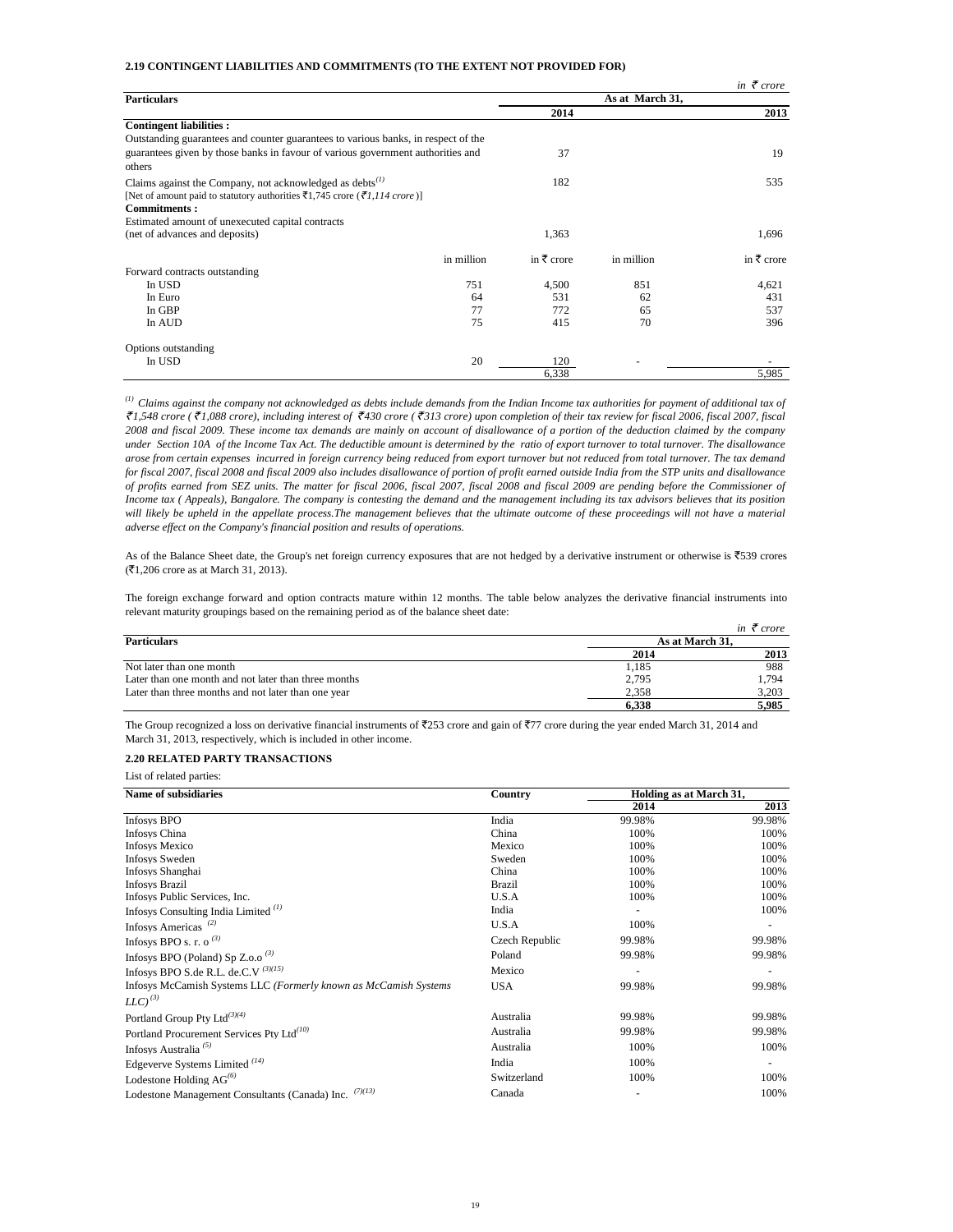| Lodestone Management Consultants Inc. (7)                       | U.S.A              | 100%   | 100%   |
|-----------------------------------------------------------------|--------------------|--------|--------|
| Lodestone Management Consultants Pty Limited <sup>(7)</sup>     | Australia          | 100%   | 100%   |
| Lodestone Management Consultants (Asia Pacific) Limited (7)(8)  | Thailand           |        |        |
| Lodestone Management Consultants AG <sup>(7)</sup>              | Switzerland        | 100%   | 100%   |
| Lodestone Augmentis AG $^{(12)}$                                | Switzerland        | 100%   | 100%   |
| Hafner Bauer & Ödman GmbH $^{(7)}$                              | Switzerland        | 100%   | 100%   |
| Lodestone Management Consultants (Belgium) S.A. <sup>(9)</sup>  | Belgium            | 99.90% | 99.90% |
| Lodestone Management Consultants GmbH <sup>(1)</sup>            | Germany            | 100%   | 100%   |
| Lodestone Management Consultants Pte Ltd. (7)                   | Singapore          | 100%   | 100%   |
| Lodestone Management Consultants SAS <sup>(7)</sup>             | France             | 100%   | 100%   |
| Lodestone Management Consultants s.r.o. <sup>(7)</sup>          | Czech Republic     | 100%   | 100%   |
| Lodestone Management Consultants GmbH <sup>(7)</sup>            | Austria            | 100%   | 100%   |
| Lodestone Management Consultants China Co., Ltd. (7)            | China              | 100%   | 100%   |
| Lodestone Management Consultants Ltd. <sup>(7)</sup>            | UK.                | 100%   | 100%   |
| Lodestone Management Consultants B.V. <sup>(7)</sup>            | <b>Netherlands</b> | 100%   | 100%   |
| Lodestone Management Consultants Ltda. <sup>(9)</sup>           | Brazil             | 99.99% | 99.99% |
| Lodestone Management Consultants Sp. z.o.o. <sup>(7)</sup>      | Poland             | 100%   | 100%   |
| Lodestone Management Consultants Portugal, Unipessoal, Lda. (7) | Portugal           | 100%   | 100%   |
| S.C. Lodestone Management Consultants S.R.L. <sup>(7)</sup>     | Romania            | 100%   | 100%   |
| Lodestone Management Consultants S.R.L. <sup>(7)(11)</sup>      | Argentina          | 100%   | 100%   |

*(1) The Hon'ble High Court of Karnataka sanctioned the scheme of amalgamation of Infosys Consulting India Limited (ICIL) with Infosys Limited with an effective date of August 23, 2013 and an appointed date of January 12, 2012.*

*(2) Incorporated effective June 25, 2013*

*(3) Wholly owned subsidiaries of Infosys BPO.*

*(4) On January 4, 2012, Infosys BPO acquired 100% of the voting interest in Portland Group Pty Ltd*

*(5) Under liquidation*

- *(6) On October 22, 2012, Infosys acquired 100% voting interest in Lodestone Holding AG*
- *(7) Wholly owned subsidiaries of Lodestone Holding AG acquired on October 22, 2012*
- *(8) Liquidated effective February 14, 2013*
- *(9) Majority owned and controlled subsidiaries of Lodestone Holding AG acquired on October 22, 2012*
- *(10) Wholly owned subsidiary of Portland Group Pty Ltd. Under liquidation.*

*(11) Incorporated effective January 10, 2013*

*(12) Wholly owned subsidiary of Lodestone Management Consultants AG*

*(13) Liquidated effective December 31, 2013*

*(14) Incorporated effective February 14, 2014.* 

Edgeverve would focus on developing and selling products and platforms. On April 15, 2014, the Board of Directors of Infosys has authorized the Company to execute a Business Transfer Agreement and related documents with Egdeverve, subject to securing the requisite approval from *shareholders in the ensuing Annual General Meeting scheduled on June 14, 2014.* 

*(15) Incorporated effective February 14, 2014.* 

Infosys guarantees the performance of certain contracts entered into by its subsidiaries.

| List of other related party                              |         |                                             |
|----------------------------------------------------------|---------|---------------------------------------------|
| <b>Particulars</b>                                       | Country | Nature of relationship                      |
| Infosys Limited Employees' Gratuity Fund Trust           | India   | Post-employment benefit plan of Infosys     |
| Infosys Limited Employees' Provident Fund Trust          | India   | Post-employment benefit plan of Infosys     |
| Infosys Limited Employees' Superannuation Fund Trust     | India   | Post-employment benefit plan of Infosys     |
| Infosys BPO Limited Employees' Superannuation Fund Trust | India   | Post-employment benefit plan of Infosys BPO |
| Infosys BPO Limited Employees' Gratuity Fund Trust       | India   | Post-employment benefit plan of Infosys BPO |
| <b>Infosys Science Foundation</b>                        | India   | Controlled trust                            |
|                                                          |         |                                             |

**List of key management personnel**

N. R. Narayana Murthy (appointed effective June 1, 2013) U. Ramadas Kamath S. Gopalakrishnan Chandrashekar Kakal (resigning effective April 18, 2014) S. D. Shibulal Nandita Gurjar Srinath Batni Stephen R. Pratt (resigned effective January 31, 2014)<br>
V. Balakrishnan (resigned effective December 31, 2013) Basab Pradhan (resigned effective July 12, 2013) V. Balakrishnan (resigned effective December 31, 2013) Ashok Vemuri (resigned effective September 12, 2013) Prasad Thrikutam B. G. Srinivas Rajiv Bansal (effective November 1, 2012).

K.V.Kamath Binod Hampapur Rangadore (effective August 19, 2013) Deepak M. Satwalekar (retired effective November 13, 2013) Nithyanandan Radhakrishnan (effective August 19, 2013) Dr. Omkar Goswami Dheeshjith VG (Jith) (effective November 1, 2013) David L. Boyles (retired effective January 17, 2014) Eric Paternoster (effective November 1, 2013) Sridar A. Iyengar (retired effective August 13, 2012) Ganesh Gopalakrishnan (effective November 1, 2013)<br>Prof. Jeffrey S. Lehman (1994) Gautam Thakkar (effective November 1, 2013) R.Seshasayee Haragopal Mangipudi (effective November 1, 2013) Ann M. Fudge Jackie Korhonen (effective November 1, 2013) Ravi Venkatesan Manish Tandon (effective November 1, 2013) Kiran Mazumdar-Shaw (appointed effective January 10, 2014) Ravi Kumar S (effective November 1, 2013) Leo Puri (appointed effective April 11, 2013 and resigned effective August 14, 2013)

Parvatheesam K (appointed effective September 12, 2013)

(\*) Executive Council dissolved effective April 1, 2014.

### **Whole time directors Executive council members (\*)**

U B Pravin Rao (appointed effective January 10, 2014) Srikantan Moorthy (effective April 1, 2013) Sanjay Purohit (effective April 1, 2013) **Non-whole-time directors Ranganath D Mavinakere (effective August 19, 2013)** Gautam Thakkar (effective November 1, 2013) Muralikrishna K (effective November 1, 2013)

Ronald Hafner (effective November 1, 2013) **Chief Risk Officer and Company Secretary** Sanjay Jalona (effective November 1, 2013) Subrahmanyam Goparaju (appointed effective November 1, 2013 and resigned effective December 27, 2013)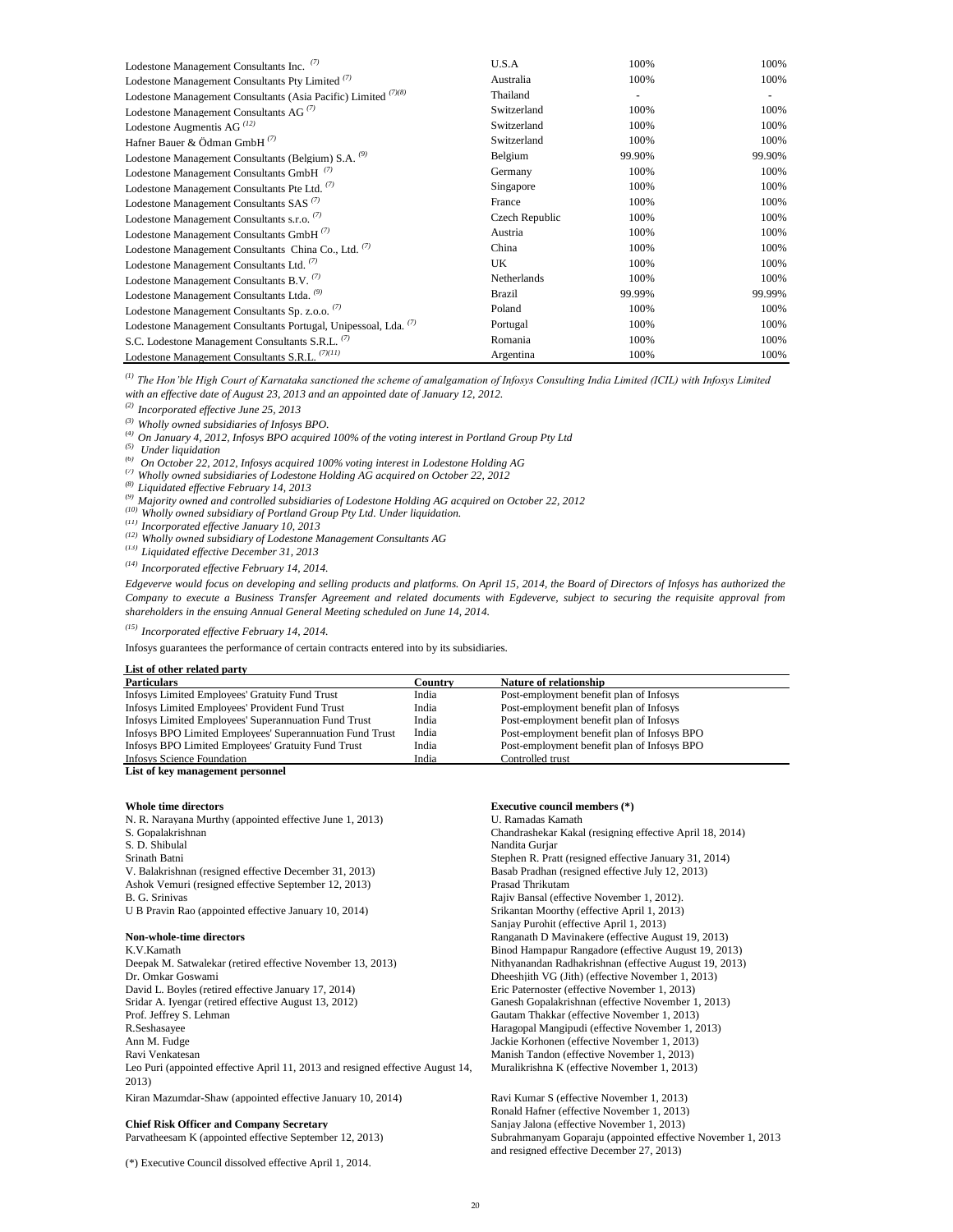# **Related party transactions:**

During the year ended March 31, 2014, an amount of  $\overline{z}9$  crore ( $\overline{z}10$  crore for the year ended March 31, 2013) was donated to Infosys Foundation, a not-for-profit foundation, in which certain directors and officers of the Company are trustees.

The table below describes the compensation to key managerial personnel which comprise directors and members of executive council:

|                                                                                                   |                      | in $\zeta$ crore |
|---------------------------------------------------------------------------------------------------|----------------------|------------------|
| <b>Particulars</b>                                                                                | Year ended March 31. |                  |
|                                                                                                   | 2014                 | 2013             |
| Salaries and other employee benefits to whole-time directors and members of executive council (1) |                      |                  |
| Commission and other benefits to non-executive/independent directors                              |                      |                  |
| Total                                                                                             |                      |                  |

*(1)* Includes a one time earn out payment of  $\overline{5}6$  crore made to Stephen Pratt during the year ended March 31, 2013.

# **2.21 RESEARCH AND DEVELOPMENT EXPENDITURE**

|                                                                                             |                      | in $\bar{\tau}$ crore |
|---------------------------------------------------------------------------------------------|----------------------|-----------------------|
| <b>Particulars</b>                                                                          | Year ended March 31, |                       |
|                                                                                             | 2014                 | 2013                  |
| Expenditure at Department of Scientific and Industrial Research (DSIR) approved R&D centres |                      |                       |
| (eligible for weighted deduction) $^{(1)}$                                                  |                      |                       |
| Capital Expenditure                                                                         | -                    | 3                     |
| Revenue Expenditure                                                                         | 261                  | 247                   |
| Other R&D Expenditure                                                                       |                      |                       |
| Capital Expenditure                                                                         | ۰                    | 3                     |
| Revenue Expenditure                                                                         | 633                  | 699                   |
| Total R&D Expenditure                                                                       |                      |                       |
| Capital Expenditure                                                                         |                      | 6                     |
| Revenue Expenditure                                                                         | 894                  | 946                   |

*(1)DSIR has accorded weighted deduction approval for Finacle and Infosys labs R&D centres of Infosys located at Bangalore, Bhubaneswar, Chandigarh, Chennai, Hyderabad, Mysore, Pune and Trivandrum locations. The approval is effective 23rd November 2011.* 

The eligible R&D revenue and capital expenditure are  $\overline{\epsilon}261$  crore and Nil for the year ended March 31, 2014 and  $\overline{\epsilon}247$  crore and  $\overline{\epsilon}3$  crore towards revenue expenditure for the year ended March 31, 2013.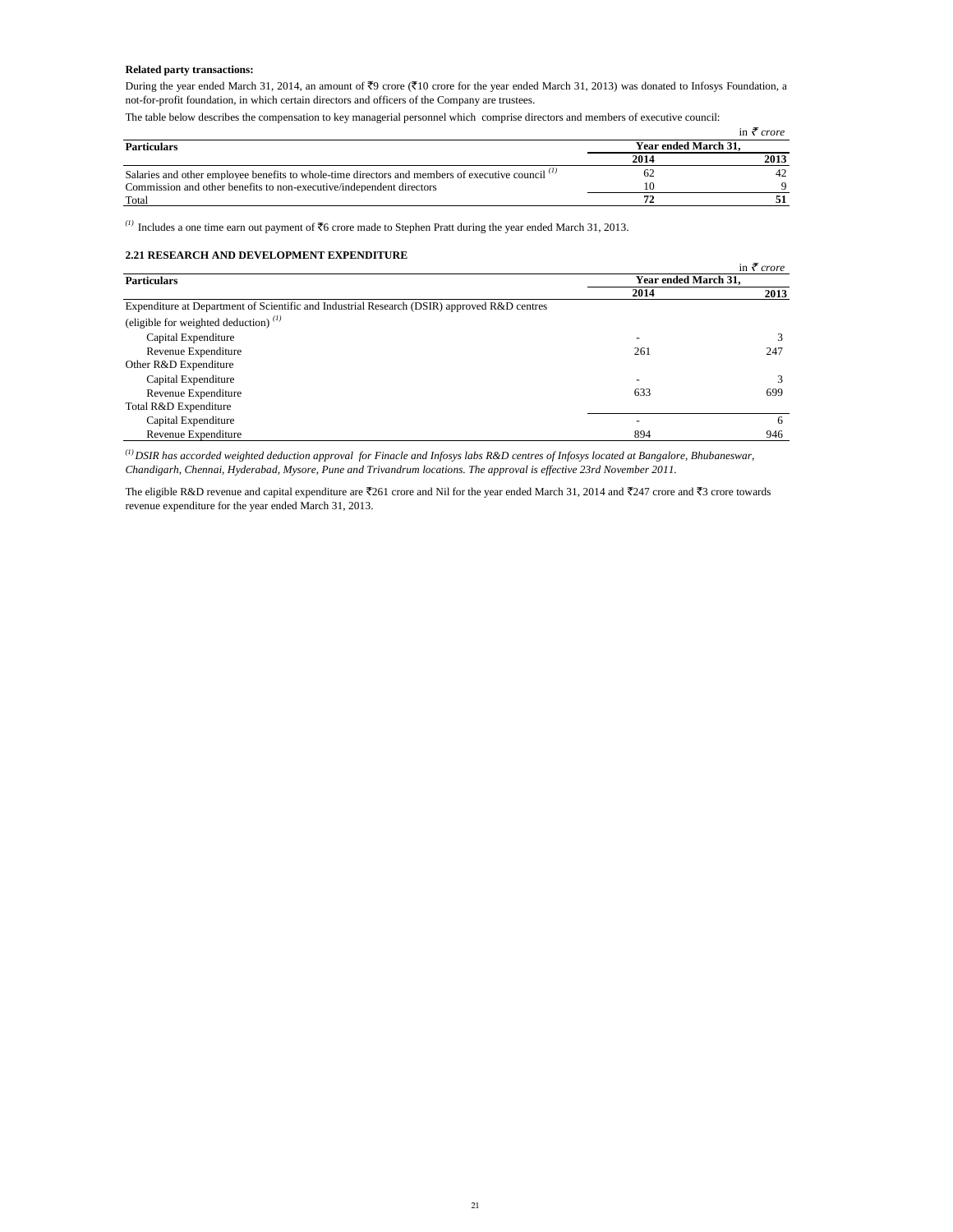### **2.22 SEGMENT REPORTING**

The Groups's operations predominantly relate to providing end-to-end business solutions to enable clients to enhance business performance. Effective quarter ended March 31, 2014 , the Group reorganized its business to strengthen its focus on growing existing client relationships and increasing market share through service differentiation and operational agility. Consequent to the internal reorganization there were changes effected in the reportable industry segments based on the "management approach" as laid down in AS 17, Segment reporting and an additional segment, Life Sciences and Healthcare was identified.The Chief Executive Officer evaluates the Company's performance and allocates resources based on an analysis of various performance indicators by industry classes and geographic segmentation of customers. Accordingly, segment information has been presented both along industry classes and geographic segmentation of customers, industry being the primary segment. The accounting principles used in the preparation of the financial statements are consistently applied to record revenue and expenditure in individual segments, and are as set out in the significant accounting policies.

Industry segments for the Group are primarily enterprises in Financial Services and Insurance (FSI) , enterprises in Manufacturing (MFG), enterprises in the Energy & utilities, Communication and Services (ECS), enterprises in Retail, Consumer packaged goods and Logistics (RCL), enterprises in Life Sciences and Healthcare (LSH) . Geographic segmentation is based on business sourced from that geographic region and delivered from both onsite and off-shore. North America comprises the United States of America, Canada and Mexico, Europe includes continental Europe (both the east and the west), Ireland and the United Kingdom, and the Rest of the World comprising all other places except those mentioned above and India. Consequent to the above change in the composition of reportable industry segments, the prior year comparatives have been restated.

Revenue and identifiable operating expenses in relation to segments are categorized based on items that are individually identifiable to that segment. Allocated expenses of segments include expenses incurred for rendering services from the company's offshore software development centers and onsite expenses, which are categorized in relation to the associated turnover of the segment. Certain expenses such as depreciation, which form a significant component of total expenses, are not specifically allocable to specific segments as the underlying assets are used interchangeably. Management believes that it is not practical to provide segment disclosures relating to those costs and expenses, and accordingly these expenses are separately disclosed as "unallocated" and adjusted against the total income of the group.

Fixed assets used in the Group's business or liabilities contracted have not been identified to any of the reportable segments, as the fixed assets and services are used interchangeably between segments. Accordingly, no disclosure relating to total segment assets and liabilities are made. Geographical information on revenue and industry revenue information is collated based on individual customers invoiced or in relation to which the revenue is otherwise recognized.

*in* ` *crore*

# **Industry Segments**

Year ended March 31, 2014 and *March 31, 2013* :

|                                            |            |            |            |            |       | <i>in crore</i> |
|--------------------------------------------|------------|------------|------------|------------|-------|-----------------|
| <b>Particulars</b>                         | <b>FSI</b> | <b>MFG</b> | <b>ECS</b> | <b>RCL</b> | LSH   | Total           |
| Income from software services and products | 16,810     | 11.477     | 9.668      | 8,764      | 3.414 | 50,133          |
|                                            | 13,680     | 8.888      | 8.129      | 7.284      | 2,371 | 40,352          |
| Identifiable operating expenses            | 7.793      | 5,859      | 4,344      | 4,127      | 1,782 | 23,905          |
|                                            | 6.085      | 4,243      | 3,721      | 3,147      | 1,106 | 18,302          |
| Allocated expenses                         | 4.163      | 2,993      | 2,516      | 2,285      | 890   | 12,847          |
|                                            | 3,460      | 2.351      | 2.151      | 1,926      | 629   | 10,517          |
| Segmental operating income                 | 4,854      | 2,625      | 2,808      | 2,352      | 742   | 13,381          |
|                                            | 4,135      | 2,294      | 2,257      | 2,211      | 636   | 11,533          |
| Unallocable expenses                       |            |            |            |            |       | 1,317           |
|                                            |            |            |            |            |       | 1,099           |
| Other income                               |            |            |            |            |       | 2,664           |
|                                            |            |            |            |            |       | 2,365           |
| Profit before tax                          |            |            |            |            |       | 14,728          |
|                                            |            |            |            |            |       | 12,799          |
| Tax expense                                |            |            |            |            |       | 4,072           |
|                                            |            |            |            |            |       | 3,370           |
| Profit for the period                      |            |            |            |            |       | 10,656          |
|                                            |            |            |            |            |       | 9,429           |
|                                            |            |            |            |            |       |                 |

### **Geographic Segments**

Year ended March 31, 2014 and *March 31, 2013* :

|                                            |               |        |       |                      | in $\bar{\tau}$ crore |
|--------------------------------------------|---------------|--------|-------|----------------------|-----------------------|
| <b>Particulars</b>                         | North America | Europe | India | Rest of the<br>World | Total                 |
| Income from software services and products | 30,413        | 12,250 | 1,294 | 6,176                | 50,133                |
|                                            | 25,103        | 9,338  | 841   | 5,070                | 40,352                |
| Identifiable operating expenses            | 14,485        | 6,049  | 663   | 2,708                | 23,905                |
|                                            | 11,263        | 4,308  | 500   | 2,231                | 18,302                |
| Allocated expenses                         | 8.005         | 3,114  | 277   | 1,451                | 12,847                |
|                                            | 6,622         | 2,442  | 189   | 1,264                | 10,517                |
| Segmental operating income                 | 7,923         | 3,087  | 354   | 2,017                | 13,381                |
|                                            | 7,218         | 2,588  | 152   | 1,575                | 11,533                |
| Unallocable expenses                       |               |        |       |                      | 1,317                 |
|                                            |               |        |       |                      | 1,099                 |
| Other income, net                          |               |        |       |                      | 2,664                 |
|                                            |               |        |       |                      | 2,365                 |
| Profit before tax                          |               |        |       |                      | 14,728                |
|                                            |               |        |       |                      | 12,799                |
| Tax expense                                |               |        |       |                      | 4,072                 |
|                                            |               |        |       |                      | 3,370                 |
| Profit for the period                      |               |        |       |                      | 10,656                |
|                                            |               |        |       |                      | 9,429                 |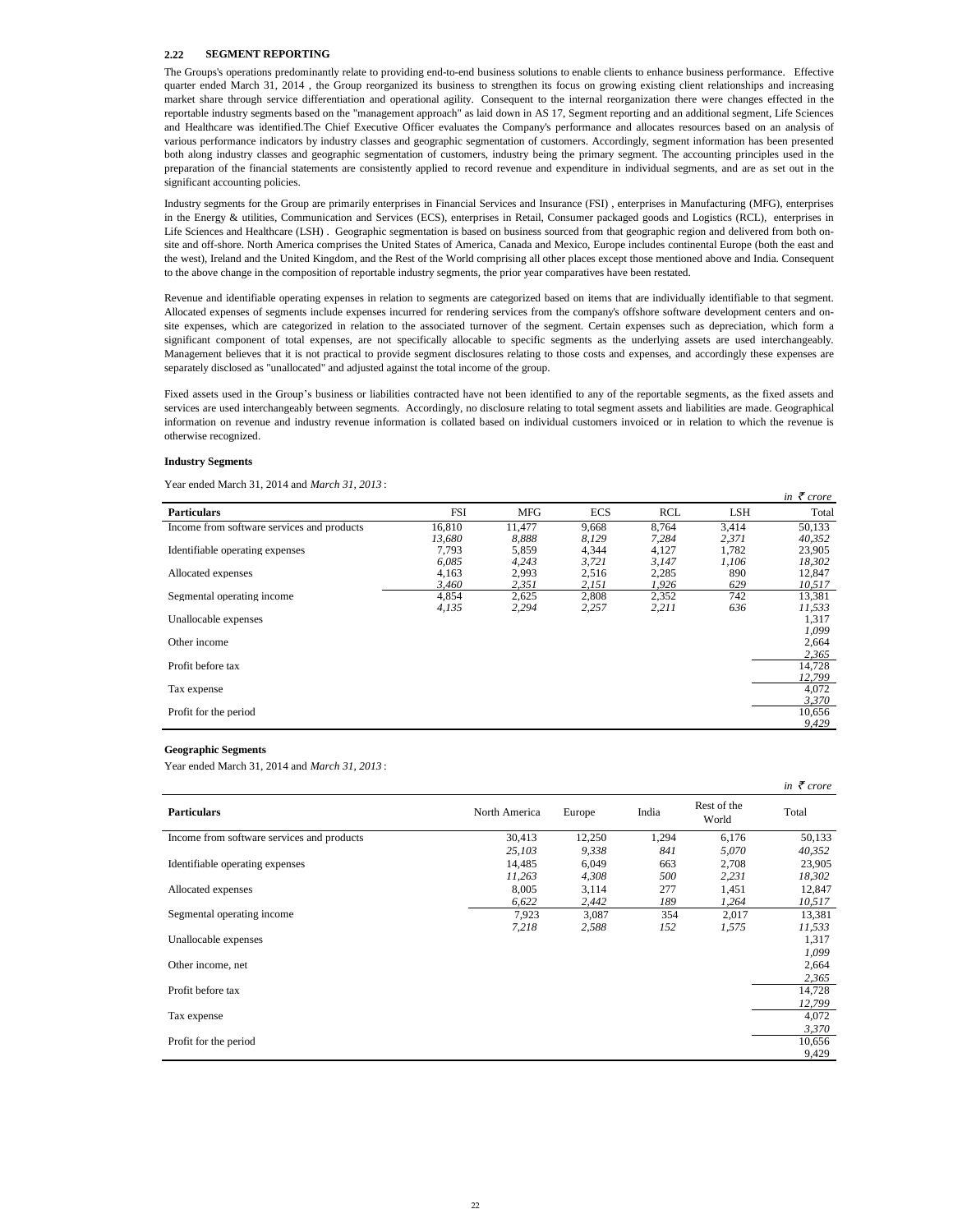## **2.23 GRATUITY PLAN**

The following table set out the status of the Gratuity Plan as required under AS 15.

Reconciliation of opening and closing balances of the present value of the defined benefit obligation and plan assets :

|                                                                                                 |                 |              |                |                | in $\bar{\tau}$ crore |  |
|-------------------------------------------------------------------------------------------------|-----------------|--------------|----------------|----------------|-----------------------|--|
| <b>Particulars</b>                                                                              | As at March 31, |              |                |                |                       |  |
|                                                                                                 | 2014            | 2013         | 2012           | 2011           | 2010                  |  |
| Obligations at year beginning                                                                   | 652             | 600          | 480            | 325            | 267                   |  |
| Service cost                                                                                    | 99              | 201          | 157            | 178            | 80                    |  |
| Interest cost                                                                                   | 47              | 37           | 39             | 25             | 19                    |  |
| Actuarial (gain)/ loss                                                                          | 9               | (25)         | (6)            | 17             | (5)                   |  |
| Benefits paid                                                                                   | (100)           | (92)         | (70)           | (65)           | (36)                  |  |
| Curtailment gain                                                                                |                 | (69)         |                |                |                       |  |
| Obligations at year end                                                                         | 707             | 652          | 600            | 480            | 325                   |  |
| Defined benefit obligation liability as at the balance sheet date is fully funded by the Group. |                 |              |                |                |                       |  |
| Change in plan assets                                                                           |                 |              |                |                |                       |  |
| Plan assets at year beginning, at fair value                                                    | 681             | 613          | 480            | 327            | 268                   |  |
| Expected return on plan assets                                                                  | 63              | 60           | 49             | 36             | 25                    |  |
| Actuarial gain/(loss)                                                                           | (3)             |              |                |                | -1                    |  |
| Contributions                                                                                   | 76              | 100          | 154            | 182            | 69                    |  |
| Benefits paid                                                                                   | (100)           | (92)         | (70)           | (65)           | (36)                  |  |
| Plan assets at year end, at fair value                                                          | 717             | 681          | 613            | 480            | 327                   |  |
| Reconciliation of present value of the obligation and the fair value of the plan assets:        |                 |              |                |                |                       |  |
| Fair value of plan assets at the end of the<br>year/period                                      | 717             | 681          | 613            | 480            | 327                   |  |
| Present value of the defined benefit obligations                                                | 707             | 652          | 600            | 480            | 325                   |  |
| Asset recognized in the balance sheet                                                           | 10              | 31           | 15             | $\overline{2}$ | $\mathbf{2}$          |  |
| Liability recognized in the balance sheet                                                       |                 | $\mathbf{2}$ | $\mathbf{2}$   | $\overline{2}$ |                       |  |
| <b>Assumptions</b>                                                                              |                 |              |                |                |                       |  |
| Interest rate                                                                                   | 9.20%           | 7.95%        | 8.57%          | 7.98%          | 7.82%                 |  |
| Estimated rate of return on plan assets                                                         | 9.55%           | 9.51%        | 9.45%          | 9.36%          | 9.00%                 |  |
| Weighted expected rate of salary increase                                                       | 8.00%           | 7.27%        | 7.27%          | 7.27%          | 7.27%                 |  |
|                                                                                                 |                 |              |                |                |                       |  |
| <b>Experience adjustments:</b>                                                                  |                 |              |                |                |                       |  |
| <b>Doutionlow</b>                                                                               |                 |              | As at March 31 |                |                       |  |

| <b>Particulars</b>                        | As at March 31. |      |      |      |      |
|-------------------------------------------|-----------------|------|------|------|------|
|                                           | 2014            | 2013 | 2012 | 2011 | 2010 |
| (Gain)/loss:                              |                 |      |      |      |      |
| Experience adjustment on plan liabilities |                 | (50) |      | 20   |      |
| Experience adjustment on plan assets      |                 |      |      |      |      |
|                                           |                 |      |      |      |      |

Net gratuity cost for the year ended March 31, 2014 and March 31, 2013 comprises of the following components:

|                                |                      | in $\bar{\tau}$ crore |
|--------------------------------|----------------------|-----------------------|
| <b>Particulars</b>             | Year ended March 31, |                       |
|                                | 2014                 | 2013                  |
| Gratuity cost for the year     |                      |                       |
| Service cost                   | 99                   | 201                   |
| Interest cost                  | 47                   | 37                    |
| Expected return on plan assets | (63)                 | (60)                  |
| Actuarial (gain)/loss          | 12                   | (25)                  |
| Curtailment                    | ۰                    | (69)                  |
| Plan amendment amortisation    | (4)                  | (4)                   |
| Net gratuity cost              | 91                   | 80                    |
| Actual return on plan assets   | 60                   | 60                    |

During the year ended March 31, 2010, a reimbursement obligation of ₹2 crore has been recognized towards settlement of gratuity liability of Infosys Consulting India Limited (ICIL). This has been offset pursuant to transfer of all assets and liabilities of ICIL on account of merger.

As at March 31, 2014 and March 31, 2013, the plan assets have been primarily invested in government securities. The estimates of future salary increases, considered in actuarial valuation, take account of inflation, seniority, promotion and other relevant factors such as supply and demand factors in the employment market. The Group expects to contribute approximately  $\bar{x}$ 110 crore to the gratuity trust during fiscal 2015.

Effective July 1, 2007, the Company revised the employee death benefits provided under the gratuity plan, and included all eligible employees under a consolidated term insurance cover. Accordingly, the obligations under the gratuity plan reduced by  $\overline{37}$  crore, which is being amortized on a straight line basis to the statement of profit and loss over 10 years representing the average future service period of the employees. The unamortized liability as at March 31, 2014 and March 31, 2013 amounted to  $\bar{\tau}$ 11 crore and  $\bar{\tau}$ 15 crore, respectively and disclosed under 'Other long-term liabilities and 'other current liabilities'.

The Company has aligned the gratuity entitlement of certain employees prospectively to the Payment of Gratuity Act, 1972. This amendment has resulted in a curtailment gain of  $\overline{\mathfrak{c}}$ 69 crore which has been recognized in the statement of profit and loss for the year ended March 31, 2013.

### **2.24 PROVIDENT FUND**

The Group contributed ₹295 crore and ₹268 crore towards provident fund during the year ended March 31, 2014 and March 31, 2013, respectively.

The Guidance on Implementing AS 15, Employee Benefits (revised 2005) issued by Accounting Standards Board (ASB) states that benefits involving employer established provident funds, which require interest shortfalls to be recompensed are to be considered as defined benefit plans. The Actuarial Society of India has issued the final guidance for measurement of provident fund liabilities during the quarter ended December 31, 2011. The actuary has accordingly provided a valuation and based on the below provided assumptions there is no shortfall as at March 31, 2014, 2013, 2012, 2011 and 2010, respectively.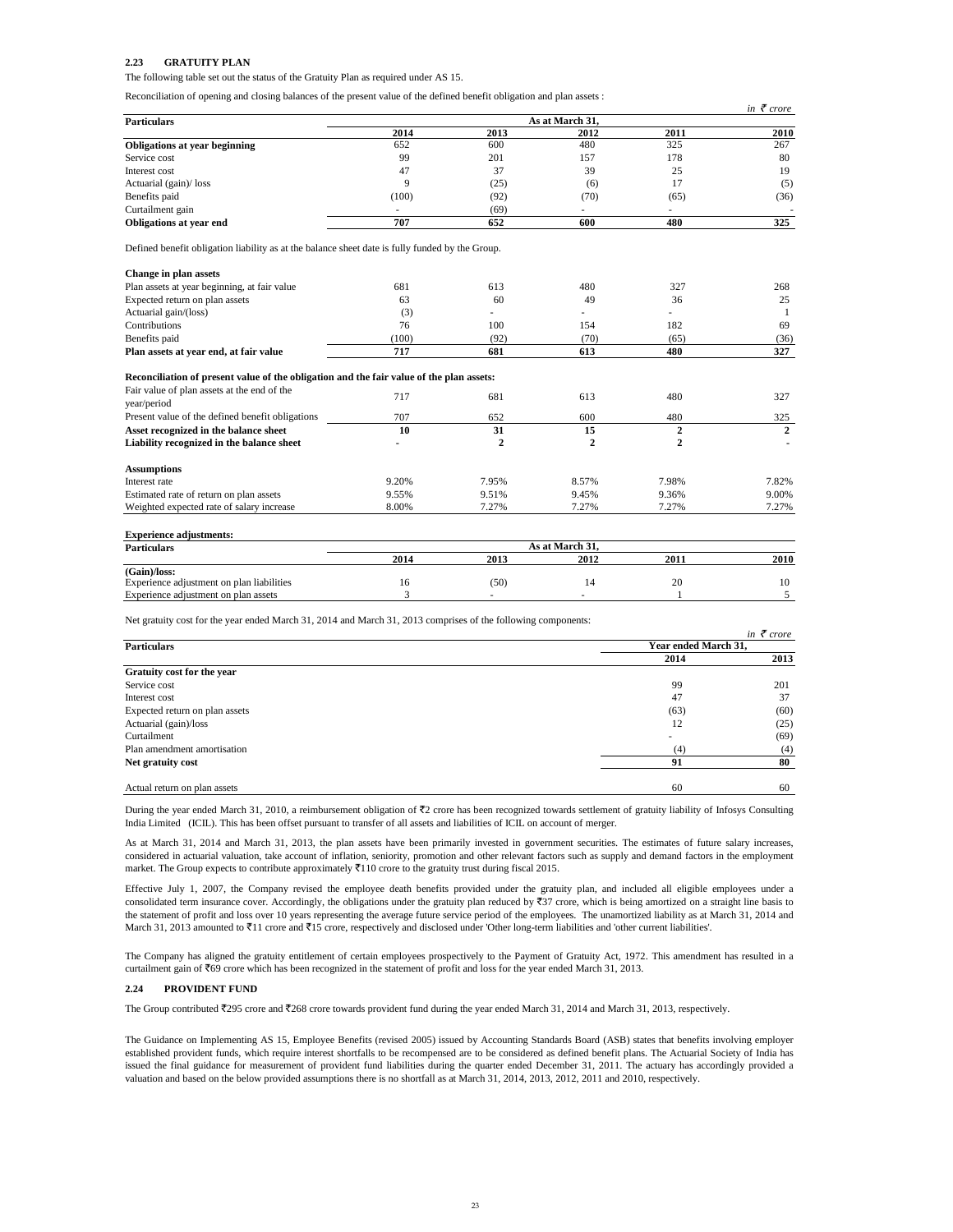The details of fund and plan asset position are given below:

| <b>Particulars</b>                              |       |                          | As at March 31. |       |       |
|-------------------------------------------------|-------|--------------------------|-----------------|-------|-------|
|                                                 | 2014  | 2013                     | 2012            | 2011  | 2010  |
| Plan assets at year end, at fair value          | 2.817 | 2,399                    | .816            | 1,579 | 1.295 |
| Present value of benefit obligation at year end | 2.817 | 2.399                    | .816            | .57°  | 1.295 |
| Asset recognized in balance sheet               |       | $\overline{\phantom{a}}$ |                 |       |       |

Assumptions used in determining the present value obligation of the interest rate guarantee under the Deterministic Approach:

| <b>Particulars</b>                    | As at March 31. |       |       |       |       |
|---------------------------------------|-----------------|-------|-------|-------|-------|
|                                       | 2014            | 2013  | 2012  | 2011  | 2010  |
| Government of India (GOI) bond yield  | 9.20%           | 8.05% | 8.57% | 7.98% | 7.83% |
| Remaining term of maturity (in years) |                 |       |       |       |       |
| Expected guaranteed interest rate     | 8.75%           | 8.25% | 8.25% | 9.50% | 8.50% |

### **2.25 SUPERANNUATION**

The Company contributed  $\overline{z}202$  crore and  $\overline{z}176$  crore to the superannuation trust during the year ended March 31, 2014 and March 31, 2013, respectively.

# **2.26 RECONCILIATION OF BASIC AND DILUTED SHARES USED IN COMPUTING EARNINGS PER SHARE**

| <b>Particulars</b>                                                                      | Year ended March 31. |              |
|-----------------------------------------------------------------------------------------|----------------------|--------------|
|                                                                                         | 2014                 | 2013         |
| Number of shares considered as basic weighted average shares outstanding                | 57.14.02.566         | 57.13.99.238 |
| Add: Effect of dilutive issues of shares/stock options                                  |                      | 853          |
| Number of shares considered as weighted average shares and potential shares outstanding | 57.14.02.566         | 57,14,00,091 |

### **2.27 RESTRICTED DEPOSITS**

Deposits with financial institutions as at March 31, 2014 include  $\bar{\epsilon}$ 1,022 crore ( $\bar{\epsilon}$ 798 crore as at March 31, 2013) deposited with financial institutions to settle employee-related obligations as and when they arise during the normal course of business.

# **2.28 INVESTMENT IN LODESTONE HOLDING AG**

On October 22, 2012, Infosys acquired 100% of the outstanding share capital of Lodestone Holding AG, a global management consultancy firm headquartered in Zurich, Switzerland. The acquisition was executed through a share purchase agreement for an upfront cash consideration of  $\overline{51}$ , 187 crore and a deferred consideration of  $\overline{5}608$  crores.

The assets and liabilities taken over on Lodestone acquisition are as follows

|                                      | in $\bar{\tau}$ crore |
|--------------------------------------|-----------------------|
| <b>Particulars</b>                   |                       |
| Tangible assets                      | 28                    |
| Cash                                 | 30                    |
| Net current assets excluding cash    | 57                    |
| Deferred tax assets                  | 18                    |
| <b>Borrowings</b>                    | (89)                  |
| Net assets taken over on acquisition | 44                    |
| Goodwill                             | 1,143                 |
| Consideration                        | 1,187                 |

The deferred consideration is payable to the selling shareholders of Lodestone on the third anniversary of the acquisition date and is contingent upon their continued employment for a period of three years. The investment in Lodestone has been recorded at the acquisition cost and the deferred consideration is being recognized on a proportionate basis over a period of three years from the date of acquisition. An amount of  $\overline{5228}$  crore and  $\overline{585}$  crore, representing the proportionate charge of the deferred consideration has been recognized as an expense during the year ended March 31, 2014 and March 31, 2013.

### **2.29 LITIGATION**

On May 23, 2011, the company received a subpoena from a grand jury in the United States District Court for the Eastern District of Texas. The subpoena required that the company provide to the grand jury certain documents and records related to its sponsorships for, and uses of, B1 business visas. The company complied with the subpoena. In connection with the subpoena, during a meeting with the United States Attorney's Office for the Eastern District of Texas, the company was advised that it and certain of its employees are targets of the grand jury investigation.

In addition, the U.S. Department of Homeland Security ("DHS") has reviewed the company's employer eligibility verifications on Form I-9 with respect to its employees working in the United States. In connection with this review, the company was advised that the DHS has found errors in a significant percentage of its Forms I-9 that the DHS has reviewed, and may impose fines and penalties on the company related to such alleged errors.

On October 30, 2013, the company settled the foregoing matters and entered into a Settlement Agreement ("Settlement Agreement") with the U.S. Attorney, the DHS and the United States Department of State ("State," and collectively with the U.S. Attorney and the DHS, the "United States").

In the Settlement Agreement, the company denied and disputed all allegations made by the United States, except for the allegation that the company failed to maintain accurate Forms I-9 records for many of its foreign nationals in the United States in 2010 and 2011 as required by law, and that such failure constituted civil violations of certain laws.

Under the Settlement Agreement, the company agreed, among other things, that:

the company will pay to the United States an aggregate amount equal to  $\overline{5}213$  crore;

the company will retain, for a period of two years from the date of the Settlement Agreement, an independent third-party auditor or auditing firm at its expense which will annually review and report on its Forms I-9 compliance, which reports shall be submitted to the U.S. Attorney; and

within 60 days after the first anniversary of the Settlement Agreement, the company will furnish a report to the U.S. Attorney concerning the company's compliance with its internal B-1 visa use policies, standards of conduct, internal controls and disciplinary procedures.